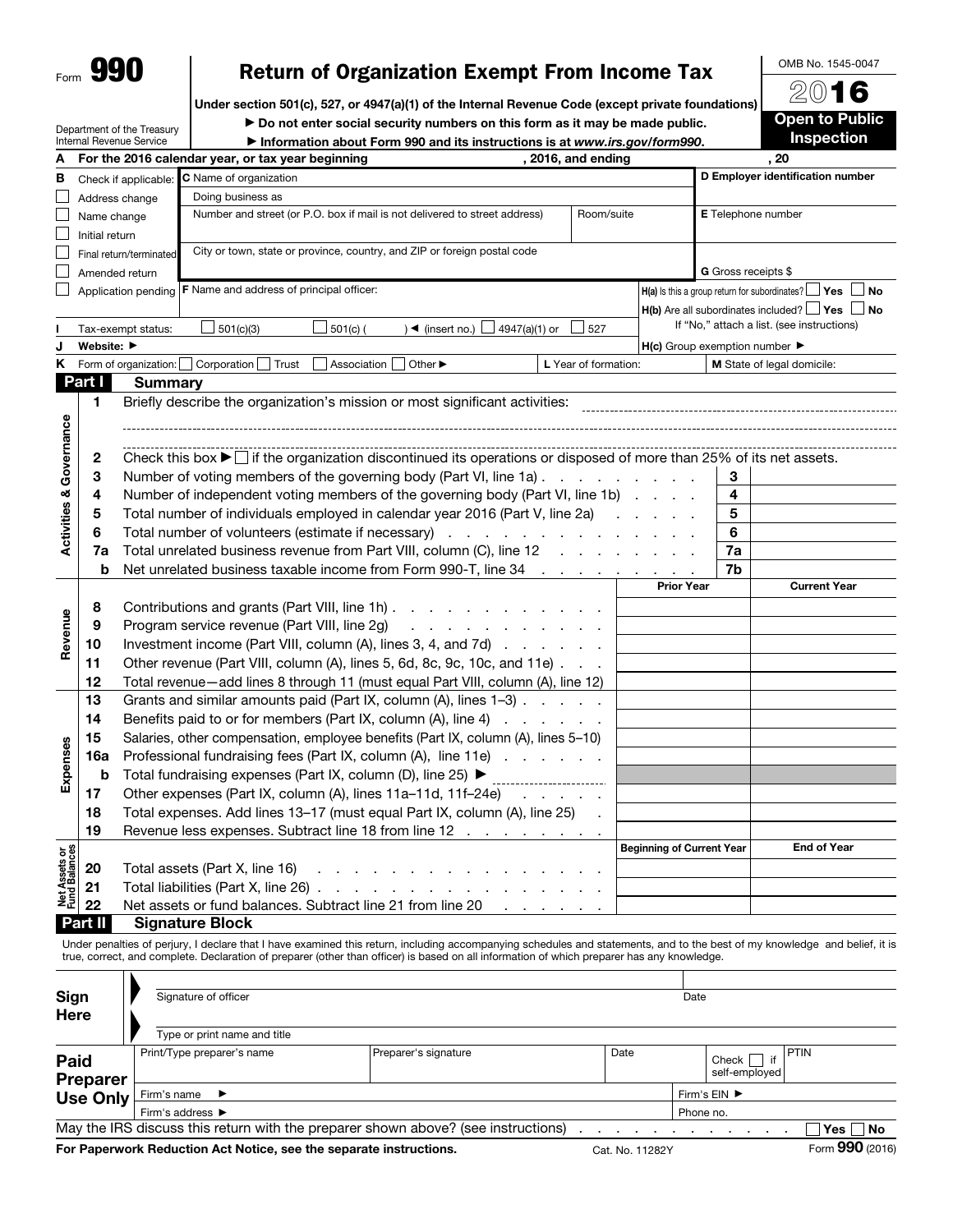|                | Form 990 (2016) |                                                          |                                                                                                                                      |                 | Page 2               |
|----------------|-----------------|----------------------------------------------------------|--------------------------------------------------------------------------------------------------------------------------------------|-----------------|----------------------|
| Part III       |                 | <b>Statement of Program Service Accomplishments</b>      |                                                                                                                                      |                 |                      |
|                |                 |                                                          |                                                                                                                                      |                 |                      |
| 1              |                 | Briefly describe the organization's mission:             |                                                                                                                                      |                 |                      |
|                |                 |                                                          |                                                                                                                                      |                 |                      |
|                |                 |                                                          |                                                                                                                                      |                 |                      |
|                |                 |                                                          |                                                                                                                                      |                 |                      |
| $\overline{2}$ |                 |                                                          | Did the organization undertake any significant program services during the year which were not listed on the                         |                 |                      |
|                |                 |                                                          |                                                                                                                                      | and the control | $\Box$ Yes $\Box$ No |
|                |                 | If "Yes," describe these new services on Schedule O.     |                                                                                                                                      |                 |                      |
| 3              |                 |                                                          | Did the organization cease conducting, or make significant changes in how it conducts, any program                                   |                 |                      |
|                |                 |                                                          |                                                                                                                                      |                 | $\Box$ Yes<br>∣ No   |
|                |                 | If "Yes," describe these changes on Schedule O.          |                                                                                                                                      |                 |                      |
| 4              |                 |                                                          | Describe the organization's program service accomplishments for each of its three largest program services, as measured by           |                 |                      |
|                |                 |                                                          | expenses. Section 501(c)(3) and 501(c)(4) organizations are required to report the amount of grants and allocations to others,       |                 |                      |
|                |                 |                                                          | the total expenses, and revenue, if any, for each program service reported.                                                          |                 |                      |
|                |                 |                                                          |                                                                                                                                      |                 |                      |
| 4a             |                 |                                                          | (Code: _____________) (Expenses \$ ___________________ including grants of \$ __________________) (Revenue \$ _____________________) |                 |                      |
|                |                 |                                                          |                                                                                                                                      |                 |                      |
|                |                 |                                                          |                                                                                                                                      |                 |                      |
|                |                 |                                                          |                                                                                                                                      |                 |                      |
|                |                 |                                                          |                                                                                                                                      |                 |                      |
|                |                 |                                                          |                                                                                                                                      |                 |                      |
|                |                 |                                                          |                                                                                                                                      |                 |                      |
|                |                 |                                                          |                                                                                                                                      |                 |                      |
|                |                 |                                                          |                                                                                                                                      |                 |                      |
|                |                 |                                                          |                                                                                                                                      |                 |                      |
|                |                 |                                                          |                                                                                                                                      |                 |                      |
|                |                 |                                                          |                                                                                                                                      |                 |                      |
|                |                 |                                                          |                                                                                                                                      |                 |                      |
| 4b             |                 |                                                          | (Code: _____________) (Expenses \$ __________________ including grants of \$ __________________) (Revenue \$ _____________________)  |                 |                      |
|                |                 |                                                          |                                                                                                                                      |                 |                      |
|                |                 |                                                          |                                                                                                                                      |                 |                      |
|                |                 |                                                          |                                                                                                                                      |                 |                      |
|                |                 |                                                          |                                                                                                                                      |                 |                      |
|                |                 |                                                          |                                                                                                                                      |                 |                      |
|                |                 |                                                          |                                                                                                                                      |                 |                      |
|                |                 |                                                          |                                                                                                                                      |                 |                      |
|                |                 |                                                          |                                                                                                                                      |                 |                      |
|                |                 |                                                          |                                                                                                                                      |                 |                      |
|                |                 |                                                          |                                                                                                                                      |                 |                      |
|                |                 |                                                          |                                                                                                                                      |                 |                      |
| 4c             | (Code:          | ) (Expenses \$                                           | including grants of \$                                                                                                               | ) (Revenue \$   |                      |
|                |                 |                                                          |                                                                                                                                      |                 |                      |
|                |                 |                                                          |                                                                                                                                      |                 |                      |
|                |                 |                                                          |                                                                                                                                      |                 |                      |
|                |                 |                                                          |                                                                                                                                      |                 |                      |
|                |                 |                                                          |                                                                                                                                      |                 |                      |
|                |                 |                                                          |                                                                                                                                      |                 |                      |
|                |                 |                                                          |                                                                                                                                      |                 |                      |
|                |                 |                                                          |                                                                                                                                      |                 |                      |
|                |                 |                                                          |                                                                                                                                      |                 |                      |
|                |                 |                                                          |                                                                                                                                      |                 |                      |
|                |                 |                                                          |                                                                                                                                      |                 |                      |
|                |                 |                                                          |                                                                                                                                      |                 |                      |
| 4d             |                 | Other program services (Describe in Schedule O.)         |                                                                                                                                      |                 |                      |
| 4е             | (Expenses \$    | including grants of \$<br>Total program service expenses | ) (Revenue \$                                                                                                                        |                 |                      |
|                |                 |                                                          |                                                                                                                                      |                 |                      |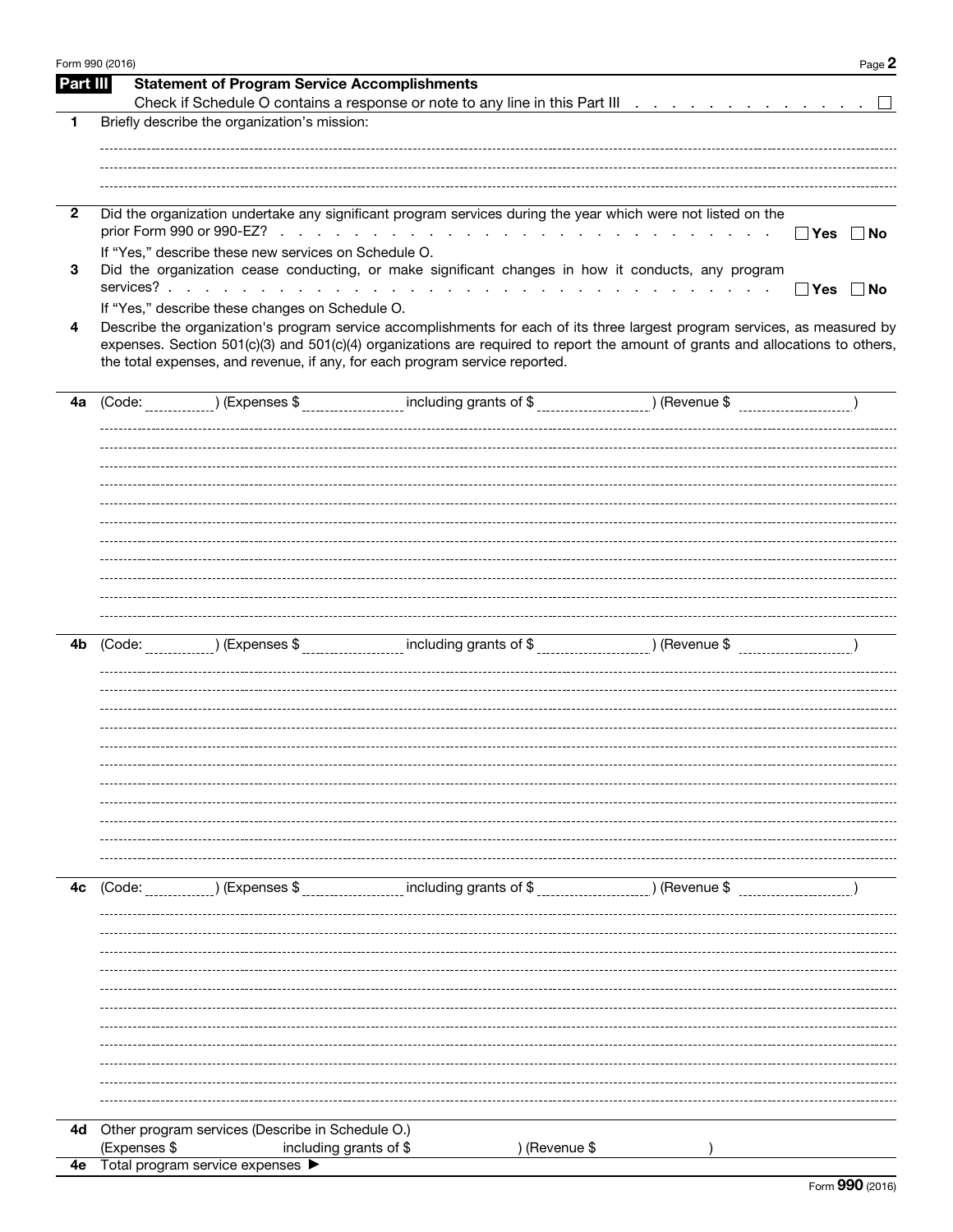|           | <b>Checklist of Required Schedules</b><br><b>Part IV</b>                                                                                                                                                                                                                                                                                                                                                                                             |                        |            |    |
|-----------|------------------------------------------------------------------------------------------------------------------------------------------------------------------------------------------------------------------------------------------------------------------------------------------------------------------------------------------------------------------------------------------------------------------------------------------------------|------------------------|------------|----|
|           |                                                                                                                                                                                                                                                                                                                                                                                                                                                      |                        | <b>Yes</b> | No |
| 1.        | Is the organization described in section 501(c)(3) or 4947(a)(1) (other than a private foundation)? If "Yes,"                                                                                                                                                                                                                                                                                                                                        | 1.                     |            |    |
| 2<br>3    | Is the organization required to complete Schedule B, Schedule of Contributors (see instructions)?<br>Did the organization engage in direct or indirect political campaign activities on behalf of or in opposition to<br>candidates for public office? If "Yes," complete Schedule C, Part I.                                                                                                                                                        | $\overline{2}$<br>3    |            |    |
| 4         | Section 501(c)(3) organizations. Did the organization engage in lobbying activities, or have a section 501(h)<br>election in effect during the tax year? If "Yes," complete Schedule C, Part II                                                                                                                                                                                                                                                      | 4                      |            |    |
| 5         | Is the organization a section $501(c)(4)$ , $501(c)(5)$ , or $501(c)(6)$ organization that receives membership dues,<br>assessments, or similar amounts as defined in Revenue Procedure 98-19? If "Yes," complete Schedule C,                                                                                                                                                                                                                        | 5                      |            |    |
| 6         | Did the organization maintain any donor advised funds or any similar funds or accounts for which donors<br>have the right to provide advice on the distribution or investment of amounts in such funds or accounts? If                                                                                                                                                                                                                               | 6                      |            |    |
| 7         | Did the organization receive or hold a conservation easement, including easements to preserve open space,<br>the environment, historic land areas, or historic structures? If "Yes," complete Schedule D, Part II                                                                                                                                                                                                                                    | 7                      |            |    |
| 8         | Did the organization maintain collections of works of art, historical treasures, or other similar assets? If "Yes,"<br>complete Schedule D, Part III recently recently recently recently recently recently recently recently recently recently recently recently recently recently recently recently recently recently recently recently recently rec                                                                                                | 8                      |            |    |
| 9         | Did the organization report an amount in Part X, line 21, for escrow or custodial account liability, serve as a<br>custodian for amounts not listed in Part X; or provide credit counseling, debt management, credit repair, or<br>debt negotiation services? If "Yes," complete Schedule D, Part IV                                                                                                                                                 | 9                      |            |    |
| 10        | Did the organization, directly or through a related organization, hold assets in temporarily restricted<br>endowments, permanent endowments, or quasi-endowments? If "Yes," complete Schedule D, Part V                                                                                                                                                                                                                                              | 10                     |            |    |
| 11        | If the organization's answer to any of the following questions is "Yes," then complete Schedule D, Parts VI,<br>VII, VIII, IX, or X as applicable.                                                                                                                                                                                                                                                                                                   |                        |            |    |
| a         | Did the organization report an amount for land, buildings, and equipment in Part X, line 10? If "Yes,"                                                                                                                                                                                                                                                                                                                                               | 11a                    |            |    |
| b         | Did the organization report an amount for investments—other securities in Part X, line 12 that is 5% or more<br>of its total assets reported in Part X, line 16? If "Yes," complete Schedule D, Part VII                                                                                                                                                                                                                                             | 11 <sub>b</sub>        |            |    |
|           | c Did the organization report an amount for investments - program related in Part X, line 13 that is 5% or more<br>of its total assets reported in Part X, line 16? If "Yes," complete Schedule D, Part VIII                                                                                                                                                                                                                                         | 11c                    |            |    |
|           | d Did the organization report an amount for other assets in Part X, line 15 that is 5% or more of its total assets<br>reported in Part X, line 16? If "Yes," complete Schedule D, Part IX                                                                                                                                                                                                                                                            | 11d                    |            |    |
| f         | e Did the organization report an amount for other liabilities in Part X, line 25? If "Yes," complete Schedule D, Part X<br>Did the organization's separate or consolidated financial statements for the tax year include a footnote that addresses<br>the organization's liability for uncertain tax positions under FIN 48 (ASC 740)? If "Yes," complete Schedule D, Part X                                                                         | 11e                    |            |    |
|           | 12 a Did the organization obtain separate, independent audited financial statements for the tax year? If "Yes," complete                                                                                                                                                                                                                                                                                                                             | 11f<br>12a             |            |    |
| b         | Was the organization included in consolidated, independent audited financial statements for the tax year? If<br>"Yes," and if the organization answered "No" to line 12a, then completing Schedule D, Parts XI and XII is optional                                                                                                                                                                                                                   | 12 <sub>b</sub>        |            |    |
| 13        | Is the organization a school described in section $170(b)(1)(A)(ii)?$ If "Yes," complete Schedule E                                                                                                                                                                                                                                                                                                                                                  | 13                     |            |    |
| 14 a<br>b | Did the organization maintain an office, employees, or agents outside of the United States?<br><b>Contract Contract Contract</b><br>Did the organization have aggregate revenues or expenses of more than \$10,000 from grantmaking,<br>fundraising, business, investment, and program service activities outside the United States, or aggregate<br>foreign investments valued at \$100,000 or more? If "Yes," complete Schedule F, Parts I and IV. | 14a<br>14 <sub>b</sub> |            |    |
| 15        | Did the organization report on Part IX, column (A), line 3, more than \$5,000 of grants or other assistance to or<br>for any foreign organization? If "Yes," complete Schedule F, Parts II and IV $\ldots$ , $\ldots$ , $\ldots$                                                                                                                                                                                                                     | 15                     |            |    |
| 16        | Did the organization report on Part IX, column (A), line 3, more than \$5,000 of aggregate grants or other<br>assistance to or for foreign individuals? If "Yes," complete Schedule F, Parts III and IV.                                                                                                                                                                                                                                             | 16                     |            |    |
| 17        | Did the organization report a total of more than \$15,000 of expenses for professional fundraising services on<br>Part IX, column (A), lines 6 and 11e? If "Yes," complete Schedule G, Part I (see instructions)                                                                                                                                                                                                                                     | 17                     |            |    |
| 18        | Did the organization report more than \$15,000 total of fundraising event gross income and contributions on<br>Part VIII, lines 1c and 8a? If "Yes," complete Schedule G, Part II                                                                                                                                                                                                                                                                    | 18                     |            |    |
|           |                                                                                                                                                                                                                                                                                                                                                                                                                                                      |                        |            |    |

Form 990 (2016)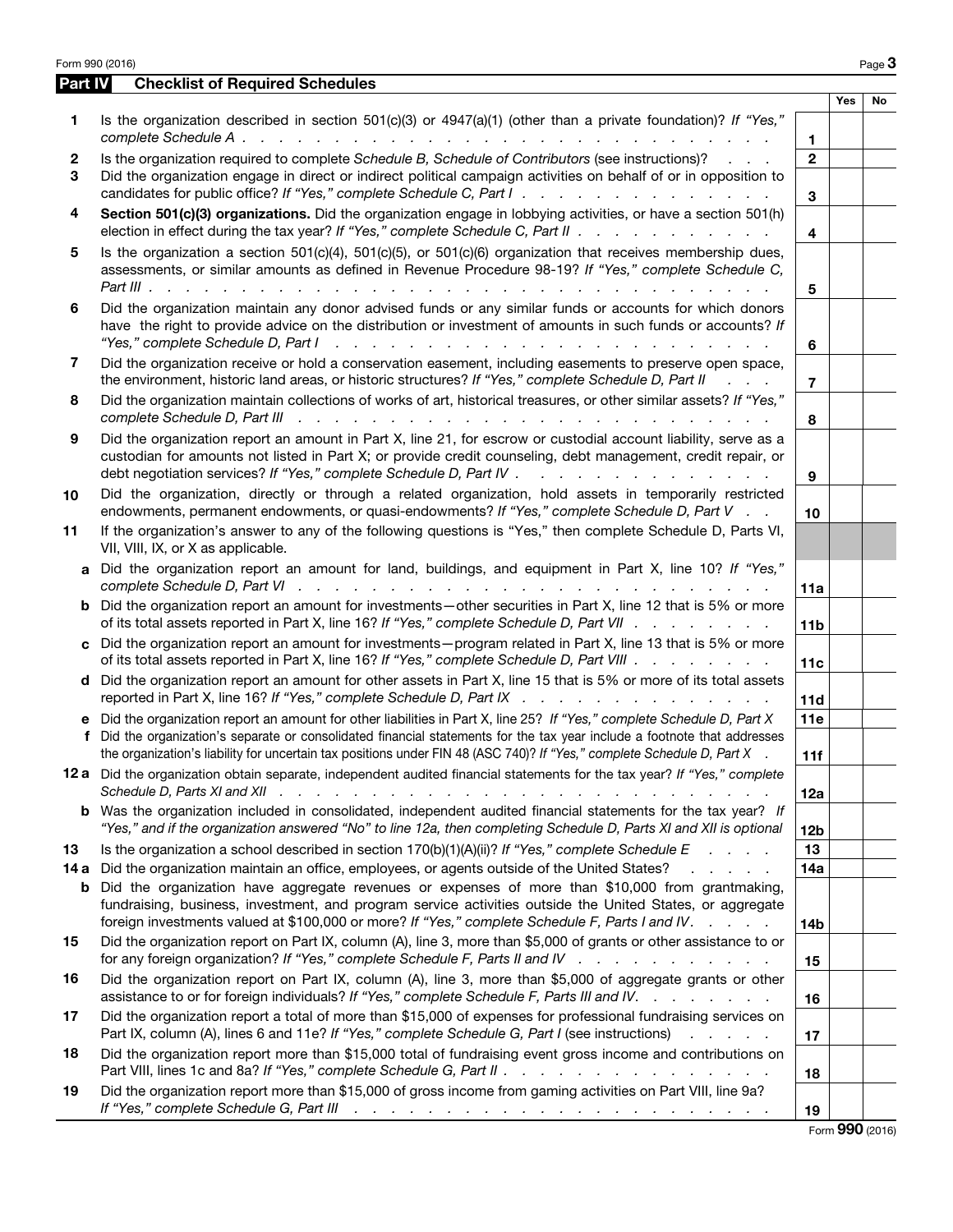|                | Form 990 (2016)                                                                                                                                                                                                                                                                                                                                                              |                        |     | Page 4          |
|----------------|------------------------------------------------------------------------------------------------------------------------------------------------------------------------------------------------------------------------------------------------------------------------------------------------------------------------------------------------------------------------------|------------------------|-----|-----------------|
| <b>Part IV</b> | <b>Checklist of Required Schedules (continued)</b>                                                                                                                                                                                                                                                                                                                           |                        |     |                 |
|                | 20 a Did the organization operate one or more hospital facilities? If "Yes," complete Schedule H                                                                                                                                                                                                                                                                             | 20a                    | Yes | No              |
|                | <b>b</b> If "Yes" to line 20a, did the organization attach a copy of its audited financial statements to this return?                                                                                                                                                                                                                                                        | 20 <sub>b</sub>        |     |                 |
| 21             | Did the organization report more than \$5,000 of grants or other assistance to any domestic organization or                                                                                                                                                                                                                                                                  |                        |     |                 |
|                | domestic government on Part IX, column (A), line 1? If "Yes," complete Schedule I, Parts I and II                                                                                                                                                                                                                                                                            | 21                     |     |                 |
| 22             | Did the organization report more than \$5,000 of grants or other assistance to or for domestic individuals on<br>Part IX, column (A), line 2? If "Yes," complete Schedule I, Parts I and III                                                                                                                                                                                 | 22                     |     |                 |
| 23             | Did the organization answer "Yes" to Part VII, Section A, line 3, 4, or 5 about compensation of the<br>organization's current and former officers, directors, trustees, key employees, and highest compensated<br>employees? If "Yes," complete Schedule J.                                                                                                                  | 23                     |     |                 |
| 24а            | Did the organization have a tax-exempt bond issue with an outstanding principal amount of more than<br>\$100,000 as of the last day of the year, that was issued after December 31, 2002? If "Yes," answer lines 24b<br>through 24d and complete Schedule K. If "No," go to line 25a                                                                                         | 24a                    |     |                 |
|                | <b>b</b> Did the organization invest any proceeds of tax-exempt bonds beyond a temporary period exception?                                                                                                                                                                                                                                                                   | 24b                    |     |                 |
|                | c Did the organization maintain an escrow account other than a refunding escrow at any time during the year<br>to defease any tax-exempt bonds?<br>and the contract of the contract of the contract of the contract of the contract of                                                                                                                                       | 24c                    |     |                 |
|                | d Did the organization act as an "on behalf of" issuer for bonds outstanding at any time during the year?                                                                                                                                                                                                                                                                    | 24d                    |     |                 |
|                | 25a Section 501(c)(3), 501(c)(4), and 501(c)(29) organizations. Did the organization engage in an excess benefit<br>transaction with a disqualified person during the year? If "Yes," complete Schedule L, Part I<br>$1 - 1 - 1 - 1 = 1$                                                                                                                                     | 25a                    |     |                 |
| b              | Is the organization aware that it engaged in an excess benefit transaction with a disqualified person in a prior<br>year, and that the transaction has not been reported on any of the organization's prior Forms 990 or 990-EZ?                                                                                                                                             | 25 <sub>b</sub>        |     |                 |
| 26             | Did the organization report any amount on Part X, line 5, 6, or 22 for receivables from or payables to any<br>current or former officers, directors, trustees, key employees, highest compensated employees, or                                                                                                                                                              | 26                     |     |                 |
| 27             | Did the organization provide a grant or other assistance to an officer, director, trustee, key employee,<br>substantial contributor or employee thereof, a grant selection committee member, or to a 35% controlled<br>entity or family member of any of these persons? If "Yes," complete Schedule L, Part III                                                              | 27                     |     |                 |
| 28             | Was the organization a party to a business transaction with one of the following parties (see Schedule L,<br>Part IV instructions for applicable filing thresholds, conditions, and exceptions):                                                                                                                                                                             |                        |     |                 |
| a              | A current or former officer, director, trustee, or key employee? If "Yes," complete Schedule L, Part IV<br><b>b</b> A family member of a current or former officer, director, trustee, or key employee? If "Yes," complete<br>Schedule L, Part IV<br>والمتعاون والمتعاون والمتعاون والمتعاون والمتعاون والمتعاون والمتعاون والمتعاونة والمتعاونة                             | 28a<br>28 <sub>b</sub> |     |                 |
|                | c An entity of which a current or former officer, director, trustee, or key employee (or a family member thereof)<br>was an officer, director, trustee, or direct or indirect owner? If "Yes," complete Schedule L, Part IV                                                                                                                                                  | 28c                    |     |                 |
| 29<br>30       | Did the organization receive more than \$25,000 in non-cash contributions? If "Yes," complete Schedule M<br>Did the organization receive contributions of art, historical treasures, or other similar assets, or qualified                                                                                                                                                   | 29<br>30               |     |                 |
| 31             | Did the organization liquidate, terminate, or dissolve and cease operations? If "Yes," complete Schedule N,                                                                                                                                                                                                                                                                  | 31                     |     |                 |
| 32             | Did the organization sell, exchange, dispose of, or transfer more than 25% of its net assets? If "Yes,"<br>complete Schedule N, Part II<br>and the contract of the contract of the contract of the contract of the contract of the contract of the contract of the contract of the contract of the contract of the contract of the contract of the contract of the contra    | 32                     |     |                 |
| 33             | Did the organization own 100% of an entity disregarded as separate from the organization under Regulations<br>sections 301.7701-2 and 301.7701-3? If "Yes," complete Schedule R, Part I.                                                                                                                                                                                     | 33                     |     |                 |
| 34             | Was the organization related to any tax-exempt or taxable entity? If "Yes," complete Schedule R, Part II, III,<br>or IV, and Part V, line 1<br>a constitution of the constitution of the constitution of the constitution of the constitution of the constitution of the constitution of the constitution of the constitution of the constitution of the constitution of the | 34                     |     |                 |
| 35а<br>b       | Did the organization have a controlled entity within the meaning of section $512(b)(13)?$<br>If "Yes" to line 35a, did the organization receive any payment from or engage in any transaction with a<br>controlled entity within the meaning of section 512(b)(13)? If "Yes," complete Schedule R, Part V, line 2.                                                           | 35a<br>35b             |     |                 |
| 36             | Section 501(c)(3) organizations. Did the organization make any transfers to an exempt non-charitable<br>related organization? If "Yes," complete Schedule R, Part V, line 2.                                                                                                                                                                                                 | 36                     |     |                 |
| 37             | Did the organization conduct more than 5% of its activities through an entity that is not a related organization<br>and that is treated as a partnership for federal income tax purposes? If "Yes," complete Schedule R,                                                                                                                                                     | 37                     |     |                 |
| 38             | Did the organization complete Schedule O and provide explanations in Schedule O for Part VI, lines 11b and<br>19? Note. All Form 990 filers are required to complete Schedule O.                                                                                                                                                                                             | 38                     |     |                 |
|                |                                                                                                                                                                                                                                                                                                                                                                              |                        |     | Form 990 (2016) |

|  |  | Form 990 (2016) |
|--|--|-----------------|
|--|--|-----------------|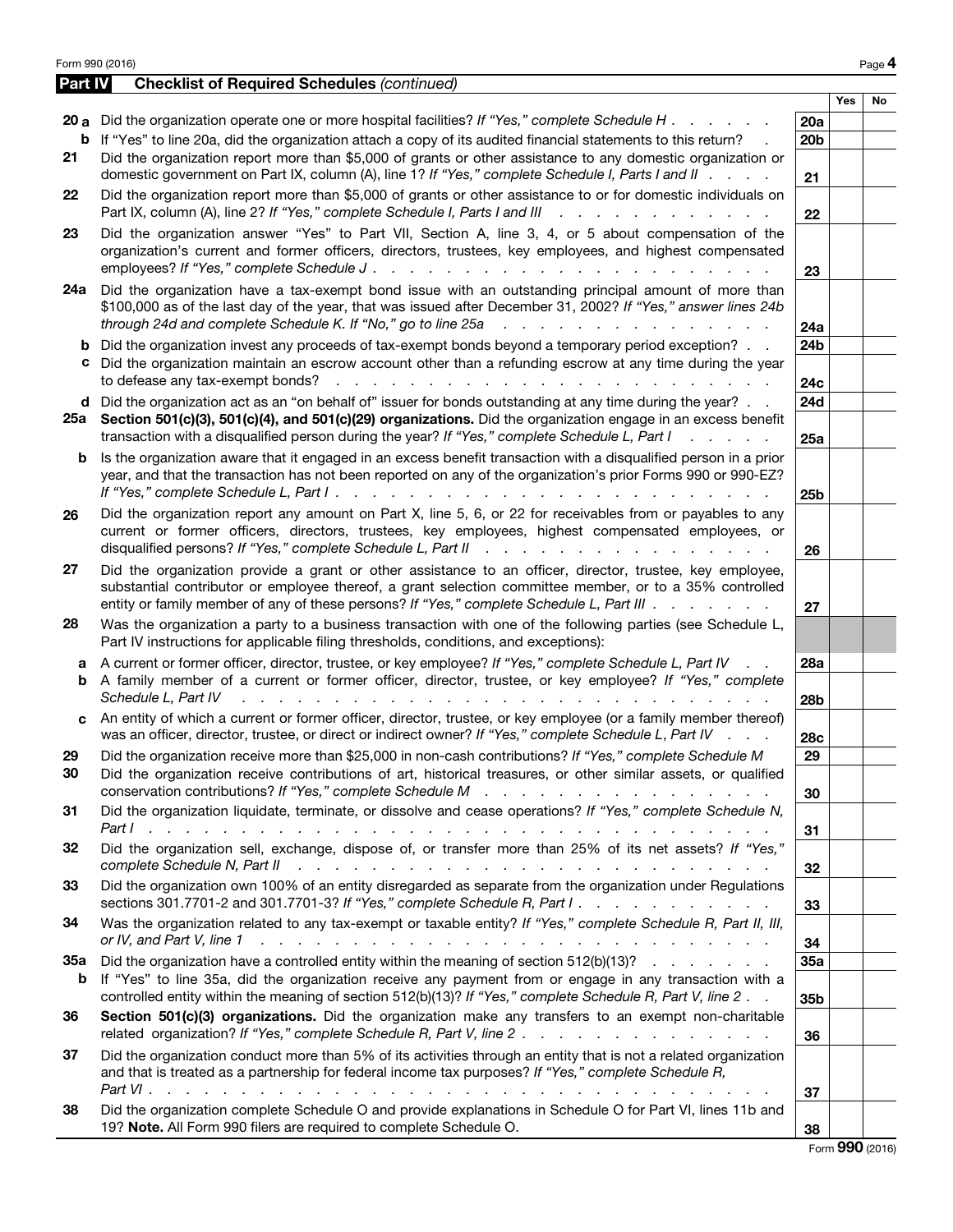|        | Form 990 (2016)                                                                                                                    |                |     | Page 5 |
|--------|------------------------------------------------------------------------------------------------------------------------------------|----------------|-----|--------|
| Part V | <b>Statements Regarding Other IRS Filings and Tax Compliance</b>                                                                   |                |     |        |
|        | Check if Schedule O contains a response or note to any line in this Part V                                                         |                |     |        |
|        |                                                                                                                                    |                | Yes | No     |
| 1a     | Enter the number reported in Box 3 of Form 1096. Enter -0- if not applicable<br>1a                                                 |                |     |        |
| b      | Enter the number of Forms W-2G included in line 1a. Enter -0- if not applicable<br>1 <sub>b</sub>                                  |                |     |        |
| с      | Did the organization comply with backup withholding rules for reportable payments to vendors and                                   |                |     |        |
|        | reportable gaming (gambling) winnings to prize winners?                                                                            | 1c             |     |        |
| 2a     | Enter the number of employees reported on Form W-3, Transmittal of Wage and Tax                                                    |                |     |        |
|        | Statements, filed for the calendar year ending with or within the year covered by this return<br>2a                                |                |     |        |
| b      | If at least one is reported on line 2a, did the organization file all required federal employment tax returns? .                   | 2b             |     |        |
|        | Note. If the sum of lines 1a and 2a is greater than 250, you may be required to e-file (see instructions).                         |                |     |        |
| За     | Did the organization have unrelated business gross income of \$1,000 or more during the year?<br>and a strategic                   | 3a             |     |        |
| b      | If "Yes," has it filed a Form 990-T for this year? If "No" to line 3b, provide an explanation in Schedule O                        | 3 <sub>b</sub> |     |        |
| 4a     | At any time during the calendar year, did the organization have an interest in, or a signature or other authority                  |                |     |        |
|        | over, a financial account in a foreign country (such as a bank account, securities account, or other financial                     |                |     |        |
|        | $account)?$ .<br>and the control of<br>and a strain and a strain of                                                                | 4a             |     |        |
| b      | If "Yes," enter the name of the foreign country: ▶                                                                                 |                |     |        |
|        | See instructions for filing requirements for FinCEN Form 114, Report of Foreign Bank and Financial Accounts                        |                |     |        |
|        | (FBAR).                                                                                                                            |                |     |        |
| 5a     | Was the organization a party to a prohibited tax shelter transaction at any time during the tax year?                              | 5a             |     |        |
| b      | Did any taxable party notify the organization that it was or is a party to a prohibited tax shelter transaction?                   | 5b             |     |        |
| с      | If "Yes" to line 5a or 5b, did the organization file Form 8886-T?                                                                  | 5 <sub>c</sub> |     |        |
| 6a     | Does the organization have annual gross receipts that are normally greater than \$100,000, and did the                             |                |     |        |
|        | organization solicit any contributions that were not tax deductible as charitable contributions?                                   | 6a             |     |        |
| b      | If "Yes," did the organization include with every solicitation an express statement that such contributions or                     |                |     |        |
|        | gifts were not tax deductible?                                                                                                     | 6b             |     |        |
| 7      | Organizations that may receive deductible contributions under section 170(c).                                                      |                |     |        |
| а      | Did the organization receive a payment in excess of \$75 made partly as a contribution and partly for goods                        |                |     |        |
|        | and services provided to the payor?.<br>the contract of the contract of the contract of the con-                                   | 7a             |     |        |
| b      | If "Yes," did the organization notify the donor of the value of the goods or services provided?                                    | 7b             |     |        |
| с      | Did the organization sell, exchange, or otherwise dispose of tangible personal property for which it was                           |                |     |        |
|        | required to file Form 8282?.<br>and the contract of the con-<br>and the contract of the con-                                       | 7c             |     |        |
| d      | If "Yes," indicate the number of Forms 8282 filed during the year<br>7d                                                            |                |     |        |
| е      | Did the organization receive any funds, directly or indirectly, to pay premiums on a personal benefit contract?                    | 7e             |     |        |
| f      | Did the organization, during the year, pay premiums, directly or indirectly, on a personal benefit contract? .                     | 7f             |     |        |
| g      | If the organization received a contribution of qualified intellectual property, did the organization file Form 8899 as required?   | 7g             |     |        |
| n      | If the organization received a contribution of cars, boats, airplanes, or other vehicles, did the organization file a Form 1098-C? | 7h             |     |        |
| 8      | Sponsoring organizations maintaining donor advised funds. Did a donor advised fund maintained by the                               |                |     |        |
|        | sponsoring organization have excess business holdings at any time during the year?.                                                | 8              |     |        |
| 9      | Sponsoring organizations maintaining donor advised funds.                                                                          |                |     |        |
| a      | Did the sponsoring organization make any taxable distributions under section 4966?                                                 | 9а             |     |        |
| b      | Did the sponsoring organization make a distribution to a donor, donor advisor, or related person?                                  | 9b             |     |        |
| 10     | Section 501(c)(7) organizations. Enter:                                                                                            |                |     |        |
| a      | Initiation fees and capital contributions included on Part VIII, line 12<br>10a                                                    |                |     |        |
| b      | Gross receipts, included on Form 990, Part VIII, line 12, for public use of club facilities<br>10 <sub>b</sub>                     |                |     |        |
| 11     | Section 501(c)(12) organizations. Enter:                                                                                           |                |     |        |
| a      | Gross income from members or shareholders.<br>11a<br>and the control                                                               |                |     |        |
| b      | Gross income from other sources (Do not net amounts due or paid to other sources                                                   |                |     |        |
|        | against amounts due or received from them.).<br>the contract of the contract of<br>11 <sub>b</sub>                                 |                |     |        |
| 12a    | Section 4947(a)(1) non-exempt charitable trusts. Is the organization filing Form 990 in lieu of Form 1041?                         | 12a            |     |        |
| b      | If "Yes," enter the amount of tax-exempt interest received or accrued during the year<br>12 <sub>b</sub>                           |                |     |        |
| 13     | Section 501(c)(29) qualified nonprofit health insurance issuers.                                                                   |                |     |        |
| а      | Is the organization licensed to issue qualified health plans in more than one state?                                               | 13а            |     |        |
|        | Note. See the instructions for additional information the organization must report on Schedule O.                                  |                |     |        |
| b      | Enter the amount of reserves the organization is required to maintain by the states in which                                       |                |     |        |
|        | the organization is licensed to issue qualified health plans<br>13 <sub>b</sub>                                                    |                |     |        |
| с      | Enter the amount of reserves on hand<br>13 <sub>c</sub>                                                                            |                |     |        |
| 14a    | Did the organization receive any payments for indoor tanning services during the tax year?.<br><b>Service Control</b>              | 14a            |     |        |
| b      | If "Yes," has it filed a Form 720 to report these payments? If "No," provide an explanation in Schedule O                          | 14b            |     |        |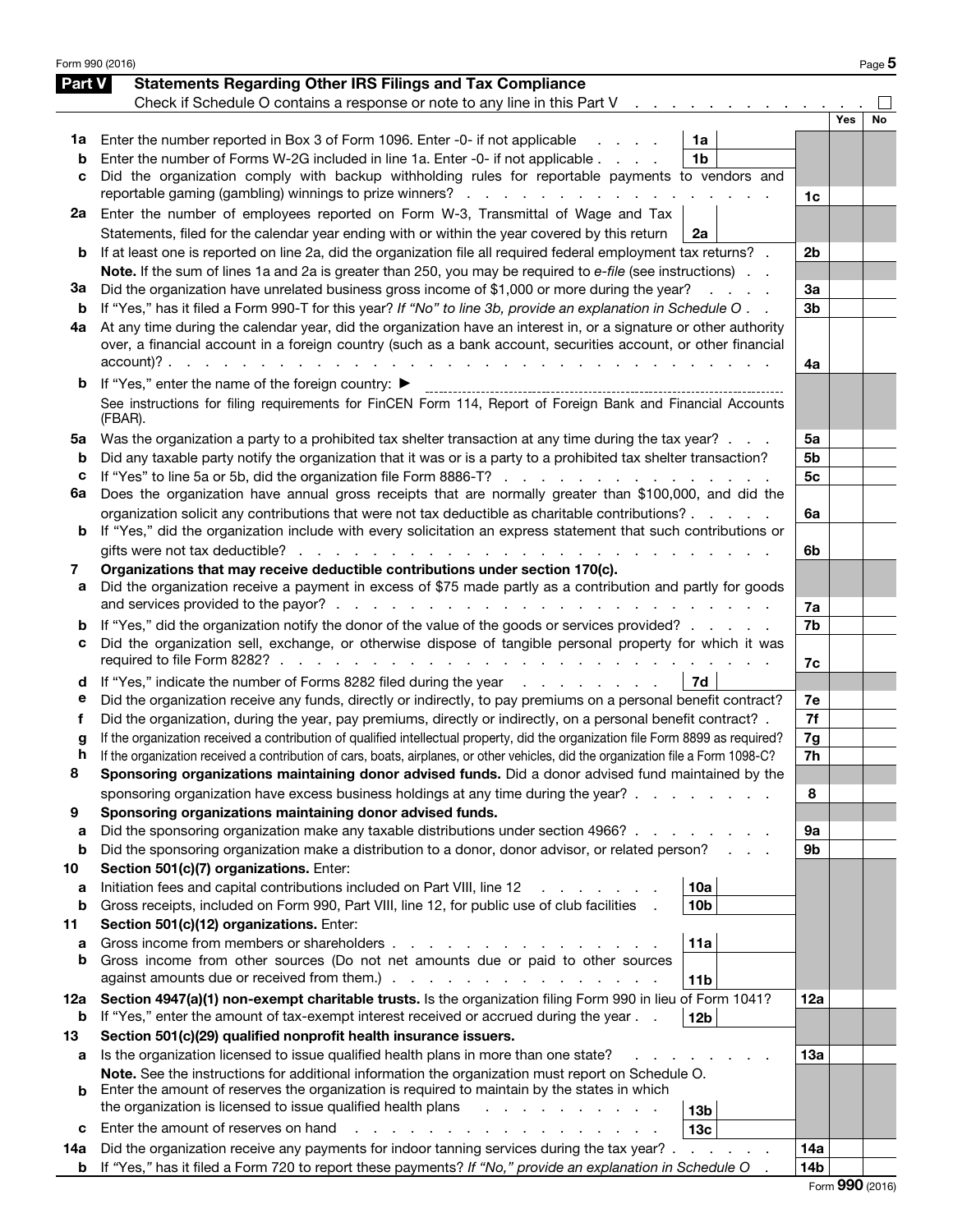|                | Form 990 (2016)                                                                                                                                                                                                                                                             |                                                                                                                 |                 |     | Page $6$ |
|----------------|-----------------------------------------------------------------------------------------------------------------------------------------------------------------------------------------------------------------------------------------------------------------------------|-----------------------------------------------------------------------------------------------------------------|-----------------|-----|----------|
| <b>Part VI</b> | Governance, Management, and Disclosure For each "Yes" response to lines 2 through 7b below, and for a "No"<br>response to line 8a, 8b, or 10b below, describe the circumstances, processes, or changes in Schedule O. See instructions.                                     |                                                                                                                 |                 |     |          |
|                | Check if Schedule O contains a response or note to any line in this Part VI                                                                                                                                                                                                 |                                                                                                                 |                 |     |          |
|                | <b>Section A. Governing Body and Management</b>                                                                                                                                                                                                                             |                                                                                                                 |                 |     |          |
|                |                                                                                                                                                                                                                                                                             |                                                                                                                 |                 | Yes | No       |
|                | 1a Enter the number of voting members of the governing body at the end of the tax year.                                                                                                                                                                                     | 1a                                                                                                              |                 |     |          |
|                | If there are material differences in voting rights among members of the governing body, or<br>if the governing body delegated broad authority to an executive committee or similar                                                                                          |                                                                                                                 |                 |     |          |
|                | committee, explain in Schedule O.                                                                                                                                                                                                                                           |                                                                                                                 |                 |     |          |
| b              | Enter the number of voting members included in line 1a, above, who are independent                                                                                                                                                                                          | 1b                                                                                                              |                 |     |          |
| 2              | Did any officer, director, trustee, or key employee have a family relationship or a business relationship with                                                                                                                                                              |                                                                                                                 |                 |     |          |
|                | any other officer, director, trustee, or key employee?<br>de la caractería de la caractería de la caractería                                                                                                                                                                |                                                                                                                 | $\mathbf{2}$    |     |          |
| 3              | Did the organization delegate control over management duties customarily performed by or under the direct<br>supervision of officers, directors, or trustees, or key employees to a management company or other person?                                                     |                                                                                                                 | 3               |     |          |
| 4              | Did the organization make any significant changes to its governing documents since the prior Form 990 was filed?                                                                                                                                                            |                                                                                                                 | 4               |     |          |
| 5              | Did the organization become aware during the year of a significant diversion of the organization's assets?.                                                                                                                                                                 |                                                                                                                 | 5               |     |          |
| 6              |                                                                                                                                                                                                                                                                             |                                                                                                                 | 6               |     |          |
| 7a             | Did the organization have members, stockholders, or other persons who had the power to elect or appoint                                                                                                                                                                     |                                                                                                                 |                 |     |          |
|                | one or more members of the governing body?                                                                                                                                                                                                                                  |                                                                                                                 | 7a              |     |          |
| b              | Are any governance decisions of the organization reserved to (or subject to approval by) members,                                                                                                                                                                           |                                                                                                                 |                 |     |          |
|                |                                                                                                                                                                                                                                                                             |                                                                                                                 | 7b              |     |          |
| 8              | Did the organization contemporaneously document the meetings held or written actions undertaken during<br>the year by the following:                                                                                                                                        |                                                                                                                 |                 |     |          |
| а              | The governing body? $\ldots$ $\ldots$ $\ldots$ $\ldots$ $\ldots$ $\ldots$                                                                                                                                                                                                   |                                                                                                                 | 8а              |     |          |
| b              |                                                                                                                                                                                                                                                                             |                                                                                                                 | 8b              |     |          |
| 9              | Is there any officer, director, trustee, or key employee listed in Part VII, Section A, who cannot be reached at                                                                                                                                                            |                                                                                                                 |                 |     |          |
|                | the organization's mailing address? If "Yes," provide the names and addresses in Schedule O.                                                                                                                                                                                |                                                                                                                 | 9               |     |          |
|                | Section B. Policies (This Section B requests information about policies not required by the Internal Revenue Code.)                                                                                                                                                         |                                                                                                                 |                 |     |          |
|                |                                                                                                                                                                                                                                                                             |                                                                                                                 |                 | Yes | No       |
| 10a            | Did the organization have local chapters, branches, or affiliates?<br>and a strong and a                                                                                                                                                                                    |                                                                                                                 | 10a             |     |          |
| b              | If "Yes," did the organization have written policies and procedures governing the activities of such chapters,<br>affiliates, and branches to ensure their operations are consistent with the organization's exempt purposes?                                               |                                                                                                                 | 10 <sub>b</sub> |     |          |
| 11a            | Has the organization provided a complete copy of this Form 990 to all members of its governing body before filing the form?                                                                                                                                                 |                                                                                                                 | 11a             |     |          |
| b              | Describe in Schedule O the process, if any, used by the organization to review this Form 990.                                                                                                                                                                               |                                                                                                                 |                 |     |          |
| 12a            | Did the organization have a written conflict of interest policy? If "No," go to line 13<br>$\mathbf{r}$ and $\mathbf{r}$                                                                                                                                                    |                                                                                                                 | 12a             |     |          |
| b              | Were officers, directors, or trustees, and key employees required to disclose annually interests that could give rise to conflicts?                                                                                                                                         |                                                                                                                 | 12 <sub>b</sub> |     |          |
|                | Did the organization regularly and consistently monitor and enforce compliance with the policy? If "Yes,                                                                                                                                                                    |                                                                                                                 |                 |     |          |
|                | describe in Schedule O how this was done.<br>and the company of the company of the company of the company of the company of the company of the company of the company of the company of the company of the company of the company of the company of the company of the comp |                                                                                                                 | 12c             |     |          |
| 13             |                                                                                                                                                                                                                                                                             |                                                                                                                 | 13              |     |          |
| 14             | Did the organization have a written document retention and destruction policy?                                                                                                                                                                                              | and the state of the state of the state of the state of the state of the state of the state of the state of the | 14              |     |          |
| 15             | Did the process for determining compensation of the following persons include a review and approval by<br>independent persons, comparability data, and contemporaneous substantiation of the deliberation and decision?                                                     |                                                                                                                 |                 |     |          |
| а              | The organization's CEO, Executive Director, or top management official enterstance of the organization's CEO, Executive Director, or top management official                                                                                                                |                                                                                                                 | 15a             |     |          |
| b              |                                                                                                                                                                                                                                                                             |                                                                                                                 | <b>15b</b>      |     |          |
|                | If "Yes" to line 15a or 15b, describe the process in Schedule O (see instructions).                                                                                                                                                                                         |                                                                                                                 |                 |     |          |
| 16a            | Did the organization invest in, contribute assets to, or participate in a joint venture or similar arrangement                                                                                                                                                              |                                                                                                                 |                 |     |          |
|                |                                                                                                                                                                                                                                                                             |                                                                                                                 | 16a             |     |          |
|                |                                                                                                                                                                                                                                                                             | <b>Contract Contract</b>                                                                                        |                 |     |          |
| b              |                                                                                                                                                                                                                                                                             |                                                                                                                 |                 |     |          |
|                | If "Yes," did the organization follow a written policy or procedure requiring the organization to evaluate its                                                                                                                                                              |                                                                                                                 |                 |     |          |
|                | participation in joint venture arrangements under applicable federal tax law, and take steps to safeguard the<br>organization's exempt status with respect to such arrangements?                                                                                            |                                                                                                                 |                 |     |          |
|                |                                                                                                                                                                                                                                                                             |                                                                                                                 | 16 <sub>b</sub> |     |          |
| 17             | <b>Section C. Disclosure</b>                                                                                                                                                                                                                                                |                                                                                                                 |                 |     |          |
| 18             | List the states with which a copy of this Form 990 is required to be filed ><br>Section 6104 requires an organization to make its Forms 1023 (or 1024 if applicable), 990, and 990-T (Section 501(c)(3)s only)                                                              |                                                                                                                 |                 |     |          |
|                | available for public inspection. Indicate how you made these available. Check all that apply.                                                                                                                                                                               |                                                                                                                 |                 |     |          |

| $\blacksquare$ $\blacksquare$ $\blacksquare$ $\blacksquare$ $\blacksquare$ $\blacksquare$ $\blacksquare$ $\blacksquare$ $\blacksquare$ $\blacksquare$ $\blacksquare$ $\blacksquare$ $\blacksquare$ $\blacksquare$ $\blacksquare$ $\blacksquare$ $\blacksquare$ $\blacksquare$ $\blacksquare$ $\blacksquare$ $\blacksquare$ $\blacksquare$ $\blacksquare$ $\blacksquare$ $\blacksquare$ $\blacksquare$ $\blacksquare$ $\blacksquare$ $\blacksquare$ $\blacksquare$ $\blacksquare$ $\blacks$<br>$\Box$ open request $\Box$ other [explain in concurse) |
|------------------------------------------------------------------------------------------------------------------------------------------------------------------------------------------------------------------------------------------------------------------------------------------------------------------------------------------------------------------------------------------------------------------------------------------------------------------------------------------------------------------------------------------------------|
| Describe in Schedule O whether (and if so, how) the organization made its governing documents, conflict of interest policy, and                                                                                                                                                                                                                                                                                                                                                                                                                      |
| financial statements available to the public during the tax year.                                                                                                                                                                                                                                                                                                                                                                                                                                                                                    |

20 State the name, address, and telephone number of the person who possesses the organization's books and records: ▶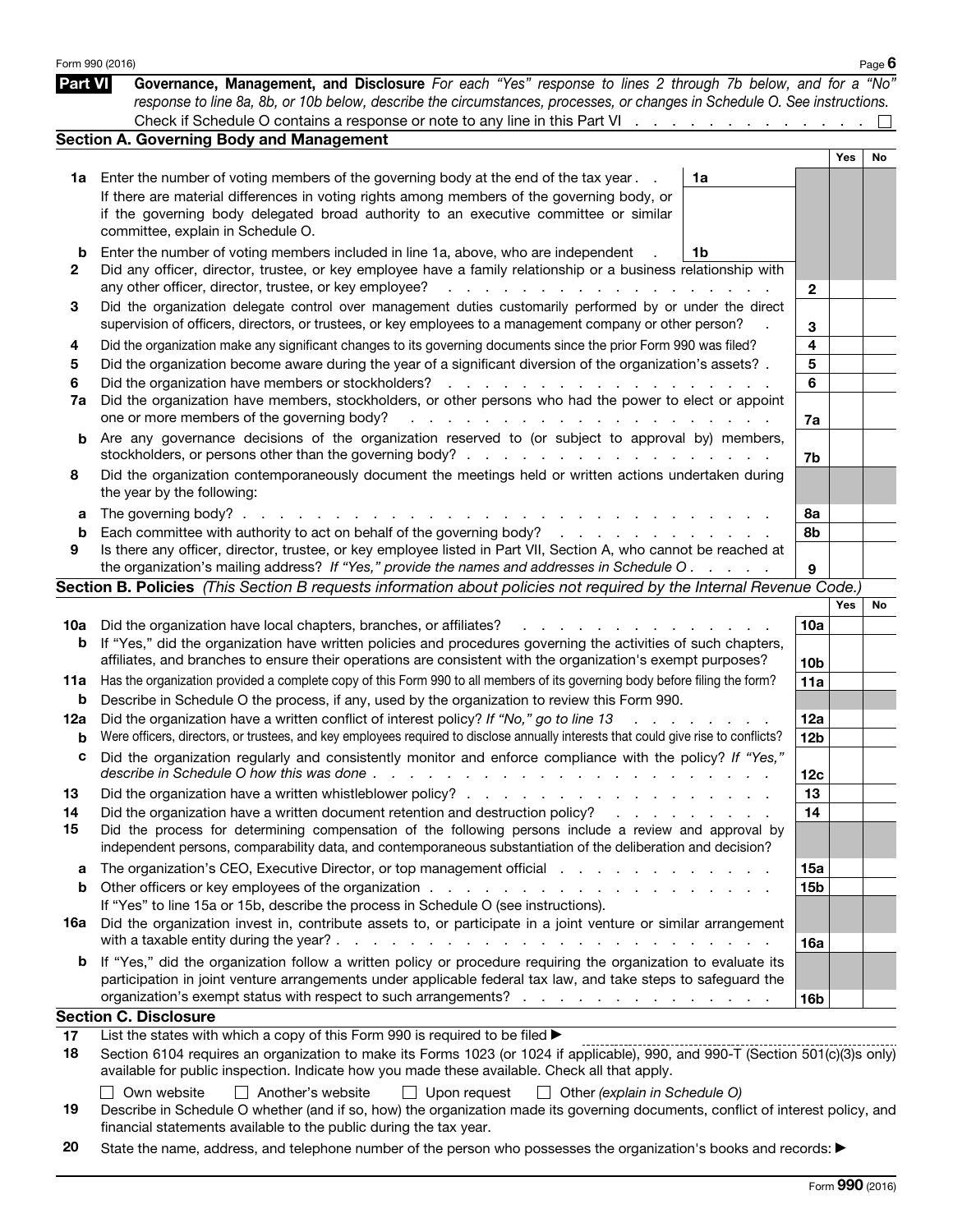## Part VII Compensation of Officers, Directors, Trustees, Key Employees, Highest Compensated Employees, and Independent Contractors

Check if Schedule O contains a response or note to any line in this Part VII . . . . . . . . . . . . . .  $\Box$ 

Section A. Officers, Directors, Trustees, Key Employees, and Highest Compensated Employees

1a Complete this table for all persons required to be listed. Report compensation for the calendar year ending with or within the organization's tax year.

• List all of the organization's current officers, directors, trustees (whether individuals or organizations), regardless of amount of compensation. Enter -0- in columns (D), (E), and (F) if no compensation was paid.

• List all of the organization's current key employees, if any. See instructions for definition of "key employee."

• List the organization's five current highest compensated employees (other than an officer, director, trustee, or key employee) who received reportable compensation (Box 5 of Form W-2 and/or Box 7 of Form 1099-MISC) of more than \$100,000 from the organization and any related organizations.

• List all of the organization's former officers, key employees, and highest compensated employees who received more than \$100,000 of reportable compensation from the organization and any related organizations.

• List all of the organization's former directors or trustees that received, in the capacity as a former director or trustee of the organization, more than \$10,000 of reportable compensation from the organization and any related organizations.

List persons in the following order: individual trustees or directors; institutional trustees; officers; key employees; highest compensated employees; and former such persons.

 $\Box$  Check this box if neither the organization nor any related organization compensated any current officer, director, or trustee.

|                |                               | (C)                               |                                         |         |              |                                 |        |                 |                          |                             |
|----------------|-------------------------------|-----------------------------------|-----------------------------------------|---------|--------------|---------------------------------|--------|-----------------|--------------------------|-----------------------------|
| (A)            | (B)                           |                                   | Position<br>(do not check more than one |         |              |                                 | (D)    | (E)             | (F)                      |                             |
| Name and Title | Average                       |                                   |                                         |         |              | box, unless person is both an   |        | Reportable      | Reportable               | Estimated                   |
|                | hours per                     | officer and a director/trustee)   |                                         |         |              |                                 |        | compensation    | compensation from        | amount of                   |
|                | week (list any<br>hours for   |                                   |                                         |         |              |                                 |        | from<br>the     | related<br>organizations | other<br>compensation       |
|                | related                       |                                   |                                         | Officer |              |                                 | Former | organization    | (W-2/1099-MISC)          | from the                    |
|                | organizations<br>below dotted |                                   |                                         |         | Key employee |                                 |        | (W-2/1099-MISC) |                          | organization<br>and related |
|                | line)                         | Individual trustee<br>or director |                                         |         |              |                                 |        |                 |                          | organizations               |
|                |                               |                                   | Institutional trustee                   |         |              | Highest compensated<br>employee |        |                 |                          |                             |
|                |                               |                                   |                                         |         |              |                                 |        |                 |                          |                             |
|                |                               |                                   |                                         |         |              |                                 |        |                 |                          |                             |
| (1)            |                               |                                   |                                         |         |              |                                 |        |                 |                          |                             |
|                |                               |                                   |                                         |         |              |                                 |        |                 |                          |                             |
| (2)            |                               |                                   |                                         |         |              |                                 |        |                 |                          |                             |
|                |                               |                                   |                                         |         |              |                                 |        |                 |                          |                             |
| (3)            |                               |                                   |                                         |         |              |                                 |        |                 |                          |                             |
| (4)            |                               |                                   |                                         |         |              |                                 |        |                 |                          |                             |
|                |                               |                                   |                                         |         |              |                                 |        |                 |                          |                             |
| (5)            |                               |                                   |                                         |         |              |                                 |        |                 |                          |                             |
|                |                               |                                   |                                         |         |              |                                 |        |                 |                          |                             |
| (6)            |                               |                                   |                                         |         |              |                                 |        |                 |                          |                             |
|                |                               |                                   |                                         |         |              |                                 |        |                 |                          |                             |
| (7)            |                               |                                   |                                         |         |              |                                 |        |                 |                          |                             |
|                |                               |                                   |                                         |         |              |                                 |        |                 |                          |                             |
| (8)            |                               |                                   |                                         |         |              |                                 |        |                 |                          |                             |
|                |                               |                                   |                                         |         |              |                                 |        |                 |                          |                             |
| (9)            |                               |                                   |                                         |         |              |                                 |        |                 |                          |                             |
|                |                               |                                   |                                         |         |              |                                 |        |                 |                          |                             |
| (10)           |                               |                                   |                                         |         |              |                                 |        |                 |                          |                             |
|                |                               |                                   |                                         |         |              |                                 |        |                 |                          |                             |
| (11)           |                               |                                   |                                         |         |              |                                 |        |                 |                          |                             |
| (12)           |                               |                                   |                                         |         |              |                                 |        |                 |                          |                             |
|                |                               |                                   |                                         |         |              |                                 |        |                 |                          |                             |
| (13)           |                               |                                   |                                         |         |              |                                 |        |                 |                          |                             |
|                |                               |                                   |                                         |         |              |                                 |        |                 |                          |                             |
| (14)           |                               |                                   |                                         |         |              |                                 |        |                 |                          |                             |
|                |                               |                                   |                                         |         |              |                                 |        |                 |                          |                             |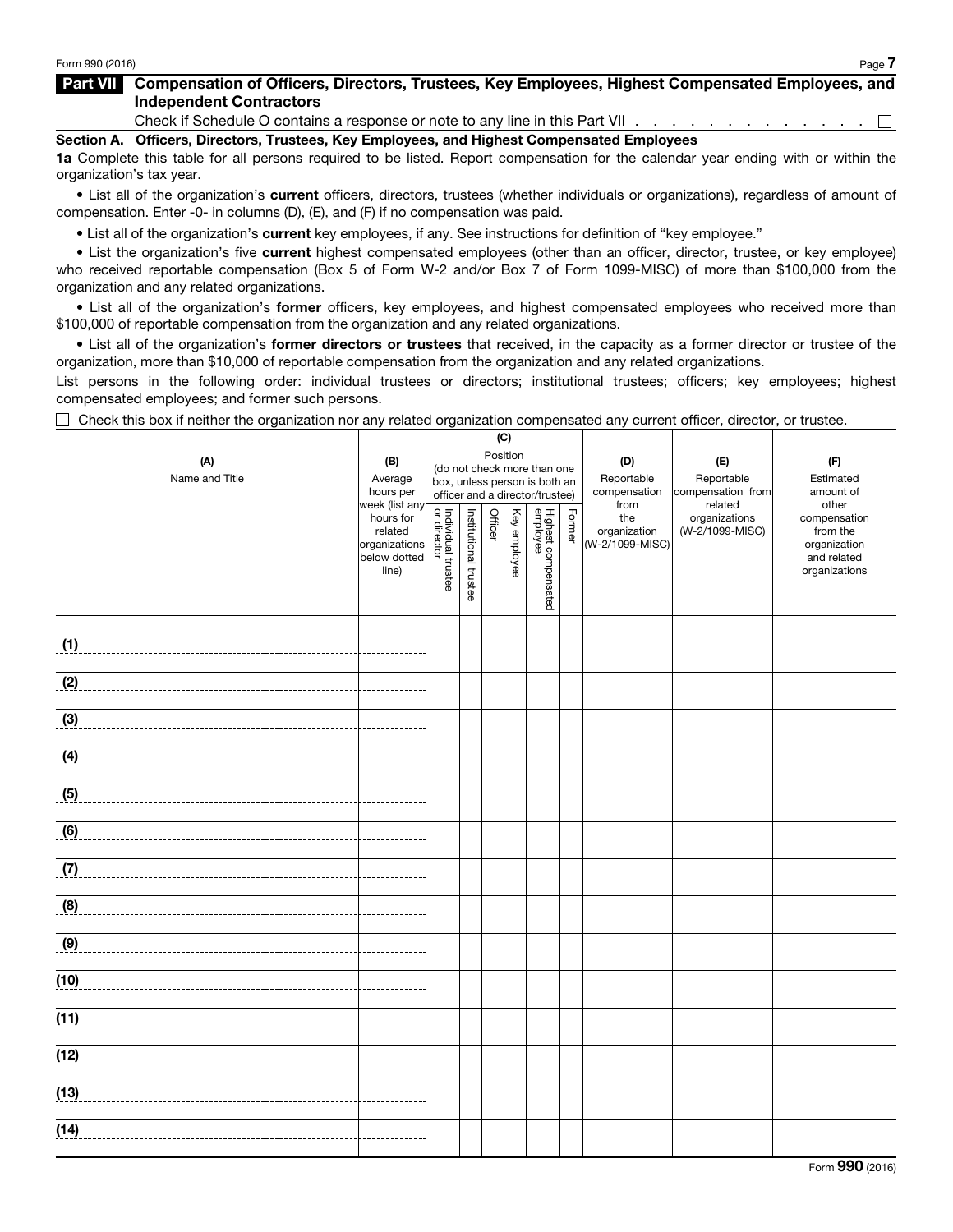| <b>Part VII</b> | Section A. Officers, Directors, Trustees, Key Employees, and Highest Compensated Employees (continued)                                                                                                                                       |                                                 |                                                                                          |                       |         |              |                                 |        |                                 |                                   |   |                          |    |
|-----------------|----------------------------------------------------------------------------------------------------------------------------------------------------------------------------------------------------------------------------------------------|-------------------------------------------------|------------------------------------------------------------------------------------------|-----------------------|---------|--------------|---------------------------------|--------|---------------------------------|-----------------------------------|---|--------------------------|----|
|                 |                                                                                                                                                                                                                                              |                                                 |                                                                                          |                       |         | (C)          |                                 |        |                                 |                                   |   |                          |    |
|                 | (A)                                                                                                                                                                                                                                          | (B)                                             |                                                                                          |                       |         | Position     |                                 |        | (D)                             | (E)                               |   | (F)                      |    |
|                 | Name and title                                                                                                                                                                                                                               | Average                                         | (do not check more than one<br>Reportable<br>Reportable<br>box, unless person is both an |                       |         |              |                                 |        |                                 |                                   |   |                          |    |
|                 |                                                                                                                                                                                                                                              | hours per<br>week (list any                     |                                                                                          |                       |         |              | officer and a director/trustee) |        | compensation<br>from            | compensation from<br>related      |   | amount of<br>other       |    |
|                 |                                                                                                                                                                                                                                              | hours for                                       |                                                                                          |                       | Officer |              |                                 | Former | the                             | organizations                     |   | compensation             |    |
|                 |                                                                                                                                                                                                                                              | related<br>organizations                        |                                                                                          |                       |         | Key employee |                                 |        | organization<br>(W-2/1099-MISC) | (W-2/1099-MISC)                   |   | from the<br>organization |    |
|                 |                                                                                                                                                                                                                                              | below dotted                                    |                                                                                          |                       |         |              |                                 |        |                                 |                                   |   | and related              |    |
|                 |                                                                                                                                                                                                                                              | line)                                           | Individual trustee<br>or director                                                        | Institutional trustee |         |              |                                 |        |                                 |                                   |   | organizations            |    |
|                 |                                                                                                                                                                                                                                              |                                                 |                                                                                          |                       |         |              | Highest compensated<br>employee |        |                                 |                                   |   |                          |    |
|                 |                                                                                                                                                                                                                                              |                                                 |                                                                                          |                       |         |              |                                 |        |                                 |                                   |   |                          |    |
| (15)            |                                                                                                                                                                                                                                              |                                                 |                                                                                          |                       |         |              |                                 |        |                                 |                                   |   |                          |    |
| (16)            |                                                                                                                                                                                                                                              |                                                 |                                                                                          |                       |         |              |                                 |        |                                 |                                   |   |                          |    |
|                 |                                                                                                                                                                                                                                              |                                                 |                                                                                          |                       |         |              |                                 |        |                                 |                                   |   |                          |    |
| (17)            |                                                                                                                                                                                                                                              |                                                 |                                                                                          |                       |         |              |                                 |        |                                 |                                   |   |                          |    |
|                 |                                                                                                                                                                                                                                              |                                                 |                                                                                          |                       |         |              |                                 |        |                                 |                                   |   |                          |    |
| (18)            |                                                                                                                                                                                                                                              |                                                 |                                                                                          |                       |         |              |                                 |        |                                 |                                   |   |                          |    |
|                 |                                                                                                                                                                                                                                              |                                                 |                                                                                          |                       |         |              |                                 |        |                                 |                                   |   |                          |    |
| (19)            |                                                                                                                                                                                                                                              |                                                 |                                                                                          |                       |         |              |                                 |        |                                 |                                   |   |                          |    |
| (20)            |                                                                                                                                                                                                                                              |                                                 |                                                                                          |                       |         |              |                                 |        |                                 |                                   |   |                          |    |
|                 |                                                                                                                                                                                                                                              |                                                 |                                                                                          |                       |         |              |                                 |        |                                 |                                   |   |                          |    |
| (21)            |                                                                                                                                                                                                                                              |                                                 |                                                                                          |                       |         |              |                                 |        |                                 |                                   |   |                          |    |
|                 |                                                                                                                                                                                                                                              |                                                 |                                                                                          |                       |         |              |                                 |        |                                 |                                   |   |                          |    |
| (22)            |                                                                                                                                                                                                                                              |                                                 |                                                                                          |                       |         |              |                                 |        |                                 |                                   |   |                          |    |
|                 |                                                                                                                                                                                                                                              |                                                 |                                                                                          |                       |         |              |                                 |        |                                 |                                   |   |                          |    |
| (23)            |                                                                                                                                                                                                                                              |                                                 |                                                                                          |                       |         |              |                                 |        |                                 |                                   |   |                          |    |
| (24)            |                                                                                                                                                                                                                                              |                                                 |                                                                                          |                       |         |              |                                 |        |                                 |                                   |   |                          |    |
|                 |                                                                                                                                                                                                                                              |                                                 |                                                                                          |                       |         |              |                                 |        |                                 |                                   |   |                          |    |
| (25)            |                                                                                                                                                                                                                                              |                                                 |                                                                                          |                       |         |              |                                 |        |                                 |                                   |   |                          |    |
|                 |                                                                                                                                                                                                                                              |                                                 |                                                                                          |                       |         |              |                                 |        |                                 |                                   |   |                          |    |
| 1b              | Sub-total.<br>the contract of the contract of the                                                                                                                                                                                            |                                                 |                                                                                          |                       |         |              |                                 |        |                                 |                                   |   |                          |    |
| C               | Total from continuation sheets to Part VII, Section A                                                                                                                                                                                        |                                                 |                                                                                          |                       |         |              |                                 |        |                                 |                                   |   |                          |    |
| d               | Total (add lines 1b and 1c).                                                                                                                                                                                                                 | the contract of the contract of the contract of |                                                                                          |                       |         |              |                                 |        |                                 |                                   |   |                          |    |
| 2               | Total number of individuals (including but not limited to those listed above) who received more than \$100,000 of<br>reportable compensation from the organization ▶                                                                         |                                                 |                                                                                          |                       |         |              |                                 |        |                                 |                                   |   |                          |    |
|                 |                                                                                                                                                                                                                                              |                                                 |                                                                                          |                       |         |              |                                 |        |                                 |                                   |   | Yes                      | No |
| 3               | Did the organization list any former officer, director, or trustee, key employee, or highest compensated                                                                                                                                     |                                                 |                                                                                          |                       |         |              |                                 |        |                                 |                                   |   |                          |    |
|                 | employee on line 1a? If "Yes," complete Schedule J for such individual                                                                                                                                                                       |                                                 |                                                                                          |                       |         |              |                                 |        |                                 | and a straight and a straight and | 3 |                          |    |
| 4               | For any individual listed on line 1a, is the sum of reportable compensation and other compensation from the                                                                                                                                  |                                                 |                                                                                          |                       |         |              |                                 |        |                                 |                                   |   |                          |    |
|                 | organization and related organizations greater than \$150,000? If "Yes," complete Schedule J for such                                                                                                                                        |                                                 |                                                                                          |                       |         |              |                                 |        |                                 |                                   |   |                          |    |
|                 | individual.<br>and a construction of the construction of the construction of the construction of the construction of the construction of the construction of the construction of the construction of the construction of the construction of |                                                 |                                                                                          |                       |         |              |                                 |        |                                 |                                   | 4 |                          |    |
| 5               | Did any person listed on line 1a receive or accrue compensation from any unrelated organization or individual                                                                                                                                |                                                 |                                                                                          |                       |         |              |                                 |        |                                 |                                   |   |                          |    |
|                 | for services rendered to the organization? If "Yes," complete Schedule J for such person                                                                                                                                                     |                                                 |                                                                                          |                       |         |              |                                 |        |                                 |                                   | 5 |                          |    |
| 1               | <b>Section B. Independent Contractors</b><br>Complete this table for your five highest compensated independent contractors that received more than \$100,000 of                                                                              |                                                 |                                                                                          |                       |         |              |                                 |        |                                 |                                   |   |                          |    |
|                 | compensation from the organization. Report compensation for the calendar year ending with or within the organization's tax                                                                                                                   |                                                 |                                                                                          |                       |         |              |                                 |        |                                 |                                   |   |                          |    |
|                 |                                                                                                                                                                                                                                              |                                                 |                                                                                          |                       |         |              |                                 |        |                                 |                                   |   |                          |    |

|                | year.                                                                                                                                                                 |                                |                     |
|----------------|-----------------------------------------------------------------------------------------------------------------------------------------------------------------------|--------------------------------|---------------------|
|                | (A)<br>Name and business address                                                                                                                                      | (B)<br>Description of services | (C)<br>Compensation |
|                |                                                                                                                                                                       |                                |                     |
|                |                                                                                                                                                                       |                                |                     |
|                |                                                                                                                                                                       |                                |                     |
|                |                                                                                                                                                                       |                                |                     |
|                |                                                                                                                                                                       |                                |                     |
| $\mathbf{2}^-$ | Total number of independent contractors (including but not limited to those listed above) who<br>received more than \$100,000 of compensation from the organization ▶ |                                |                     |

Form 990 (2016)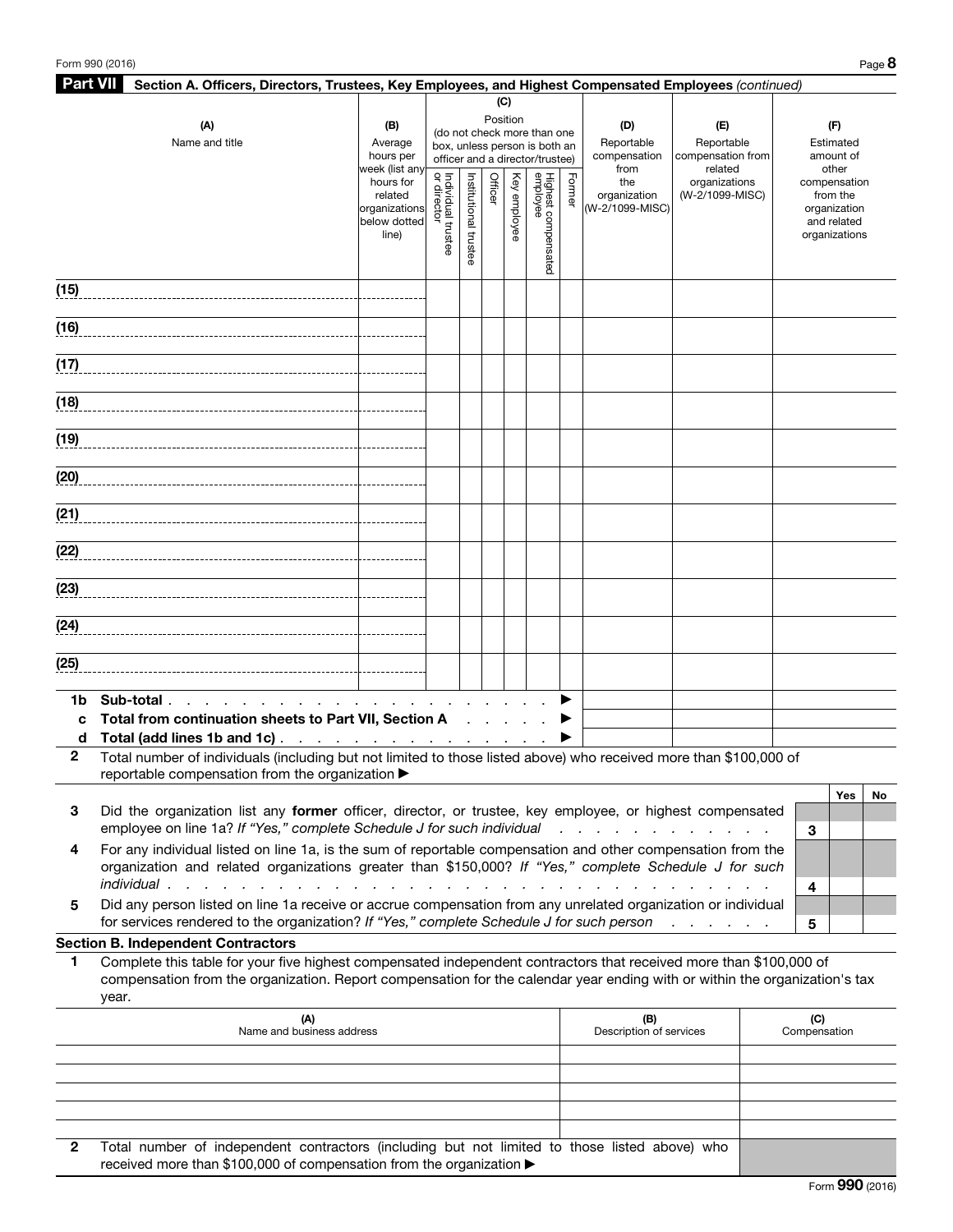Form 990 (2016) Page  $9$ 

| <b>Part VIII</b>                                          |                  | <b>Statement of Revenue</b>                                                   |                                                |                      |                                                    |                                         |                                                                  |
|-----------------------------------------------------------|------------------|-------------------------------------------------------------------------------|------------------------------------------------|----------------------|----------------------------------------------------|-----------------------------------------|------------------------------------------------------------------|
|                                                           |                  | Check if Schedule O contains a response or note to any line in this Part VIII |                                                | (A)<br>Total revenue | (B)<br>Related or<br>exempt<br>function<br>revenue | (C)<br>Unrelated<br>business<br>revenue | (D)<br>Revenue<br>excluded from tax<br>under sections<br>512-514 |
| Contributions, Gifts, Grants<br>and Other Similar Amounts | 1a<br>b          | Federated campaigns<br>Membership dues                                        | 1a<br>1 <sub>b</sub>                           |                      |                                                    |                                         |                                                                  |
|                                                           | c                | Fundraising events                                                            | 1 <sub>c</sub>                                 |                      |                                                    |                                         |                                                                  |
|                                                           | d                | Related organizations                                                         | 1 <sub>d</sub>                                 |                      |                                                    |                                         |                                                                  |
|                                                           | е                | Government grants (contributions)                                             | 1e                                             |                      |                                                    |                                         |                                                                  |
|                                                           | f                | All other contributions, gifts, grants,                                       |                                                |                      |                                                    |                                         |                                                                  |
|                                                           |                  | and similar amounts not included above                                        | 1f                                             |                      |                                                    |                                         |                                                                  |
|                                                           |                  |                                                                               |                                                |                      |                                                    |                                         |                                                                  |
|                                                           | g                | Noncash contributions included in lines 1a-1f: \$                             |                                                |                      |                                                    |                                         |                                                                  |
|                                                           | h                | Total. Add lines 1a-1f                                                        |                                                |                      |                                                    |                                         |                                                                  |
| Program Service Revenue                                   |                  |                                                                               | <b>Business Code</b>                           |                      |                                                    |                                         |                                                                  |
|                                                           | 2a               |                                                                               |                                                |                      |                                                    |                                         |                                                                  |
|                                                           | b                |                                                                               |                                                |                      |                                                    |                                         |                                                                  |
|                                                           | c                |                                                                               |                                                |                      |                                                    |                                         |                                                                  |
|                                                           | d                |                                                                               |                                                |                      |                                                    |                                         |                                                                  |
|                                                           | е                |                                                                               |                                                |                      |                                                    |                                         |                                                                  |
|                                                           | f                | All other program service revenue.                                            |                                                |                      |                                                    |                                         |                                                                  |
|                                                           | g                | Total. Add lines 2a-2f                                                        | ▶                                              |                      |                                                    |                                         |                                                                  |
|                                                           | 3                | Investment income (including dividends, interest,                             |                                                |                      |                                                    |                                         |                                                                  |
|                                                           |                  | and other similar amounts) $\cdots$ $\cdots$                                  |                                                |                      |                                                    |                                         |                                                                  |
|                                                           | 4                | Income from investment of tax-exempt bond proceeds >                          |                                                |                      |                                                    |                                         |                                                                  |
|                                                           | 5                | Royalties                                                                     |                                                |                      |                                                    |                                         |                                                                  |
|                                                           |                  | (i) Real                                                                      | (ii) Personal                                  |                      |                                                    |                                         |                                                                  |
|                                                           | 6a               | Gross rents<br>$\mathbf{r} = \mathbf{r}$                                      |                                                |                      |                                                    |                                         |                                                                  |
|                                                           | b                | Less: rental expenses                                                         |                                                |                      |                                                    |                                         |                                                                  |
|                                                           |                  | Rental income or (loss)                                                       |                                                |                      |                                                    |                                         |                                                                  |
|                                                           | c                | Net rental income or (loss)                                                   |                                                |                      |                                                    |                                         |                                                                  |
|                                                           | d                | (i) Securities                                                                | ▶<br>and the company of the com-<br>(ii) Other |                      |                                                    |                                         |                                                                  |
|                                                           | 7a               | Gross amount from sales of                                                    |                                                |                      |                                                    |                                         |                                                                  |
|                                                           |                  | assets other than inventory                                                   |                                                |                      |                                                    |                                         |                                                                  |
|                                                           | b                | Less: cost or other basis<br>and sales expenses .                             |                                                |                      |                                                    |                                         |                                                                  |
|                                                           | с                | Gain or (loss).                                                               |                                                |                      |                                                    |                                         |                                                                  |
|                                                           | d                | Net gain or (loss)                                                            | ▶                                              |                      |                                                    |                                         |                                                                  |
|                                                           |                  | 8a Gross income from fundraising                                              |                                                |                      |                                                    |                                         |                                                                  |
| <b>Other Revenue</b>                                      |                  | events (not including \$<br>of contributions reported on line 1c).            |                                                |                      |                                                    |                                         |                                                                  |
|                                                           |                  | See Part IV, line 18 a                                                        |                                                |                      |                                                    |                                         |                                                                  |
|                                                           | b                | Less: direct expenses                                                         | b                                              |                      |                                                    |                                         |                                                                  |
|                                                           | c                | Net income or (loss) from fundraising events                                  | $\rightarrow$                                  |                      |                                                    |                                         |                                                                  |
|                                                           |                  | 9a Gross income from gaming activities.                                       |                                                |                      |                                                    |                                         |                                                                  |
|                                                           |                  | See Part IV, line 19 a                                                        |                                                |                      |                                                    |                                         |                                                                  |
|                                                           | b                | Less: direct expenses                                                         | $\mathbf b$                                    |                      |                                                    |                                         |                                                                  |
|                                                           | C                | Net income or (loss) from gaming activities $\blacksquare$                    |                                                |                      |                                                    |                                         |                                                                  |
|                                                           |                  | 10a Gross sales of inventory, less                                            |                                                |                      |                                                    |                                         |                                                                  |
|                                                           |                  | returns and allowances $\cdot \cdot \cdot$ a                                  |                                                |                      |                                                    |                                         |                                                                  |
|                                                           |                  |                                                                               |                                                |                      |                                                    |                                         |                                                                  |
|                                                           | b                | Less: cost of goods sold                                                      | $\mathbf b$                                    |                      |                                                    |                                         |                                                                  |
|                                                           | C.               | Net income or (loss) from sales of inventory.                                 | ▶                                              |                      |                                                    |                                         |                                                                  |
|                                                           |                  | Miscellaneous Revenue                                                         | <b>Business Code</b>                           |                      |                                                    |                                         |                                                                  |
|                                                           | 11a              |                                                                               |                                                |                      |                                                    |                                         |                                                                  |
|                                                           | b                |                                                                               |                                                |                      |                                                    |                                         |                                                                  |
|                                                           | c                |                                                                               |                                                |                      |                                                    |                                         |                                                                  |
|                                                           | d                | All other revenue                                                             |                                                |                      |                                                    |                                         |                                                                  |
|                                                           | е                | Total. Add lines $11a-11d$ . $\blacktriangleright$                            |                                                |                      |                                                    |                                         |                                                                  |
|                                                           | 12 <sup>12</sup> | Total revenue. See instructions.                                              |                                                |                      |                                                    |                                         |                                                                  |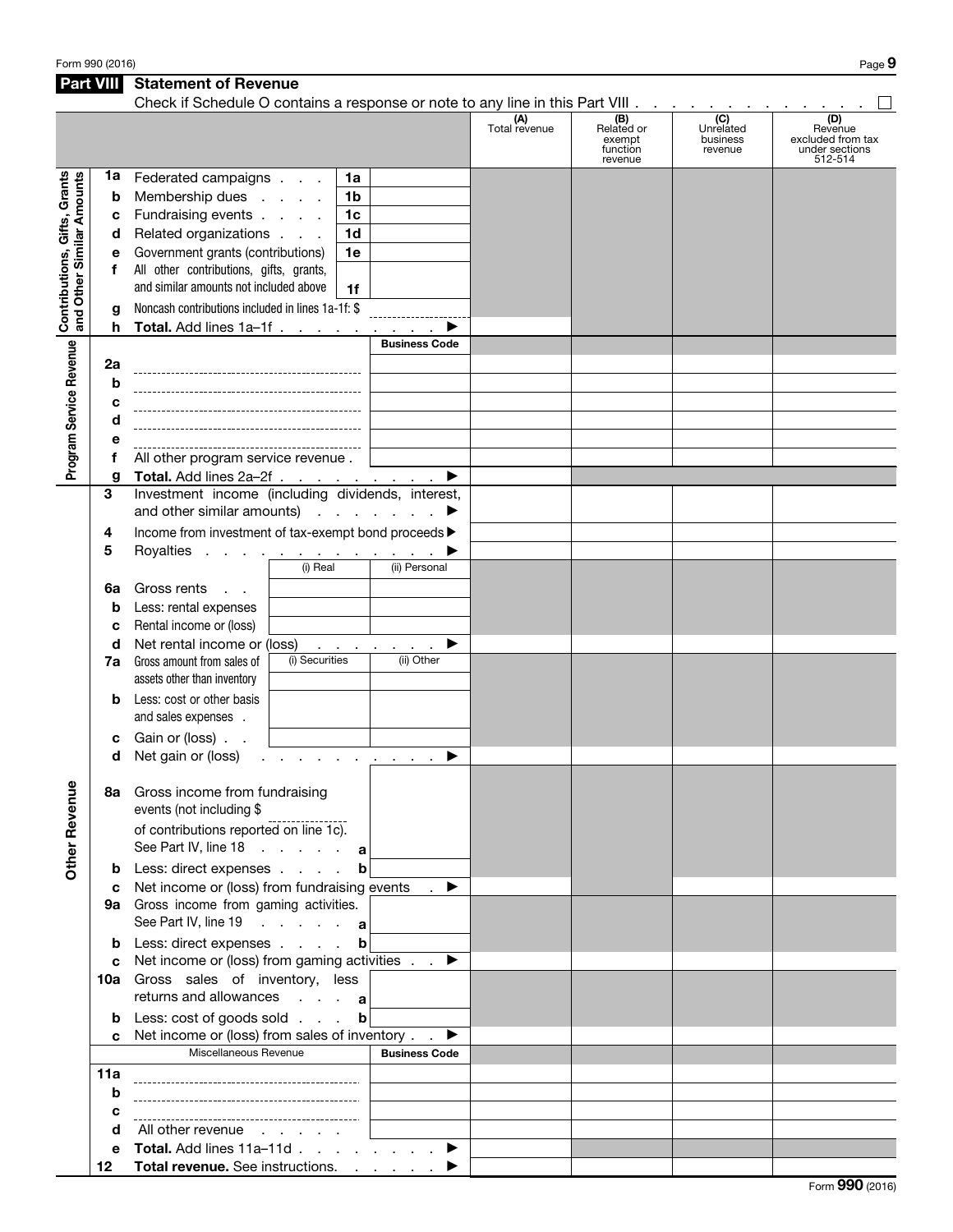## **Part IX** Statement of Functional Expenses *Section 501(c)(3) and 501(c)(4) organizations must complete all columns. All other organizations must complete column (A).* Check if Schedule O contains a response or note to any line in this Part IX  $\ldots$  . . . . . . . . . .  $\Box$ *Do not include amounts reported on lines 6b, 7b,*  (A)

| Do not include amounts reported on lines 6b, 7b,<br>8b, 9b, and 10b of Part VIII. |                                                                                                                                                                                                                                                      | (A)<br>Total expenses | (B)<br>Program service<br>expenses | (C)<br>Management and<br>general expenses | (D)<br>Fundraising<br>expenses |
|-----------------------------------------------------------------------------------|------------------------------------------------------------------------------------------------------------------------------------------------------------------------------------------------------------------------------------------------------|-----------------------|------------------------------------|-------------------------------------------|--------------------------------|
| 1                                                                                 | Grants and other assistance to domestic organizations<br>and domestic governments. See Part IV, line 21                                                                                                                                              |                       |                                    |                                           |                                |
| 2                                                                                 | Grants and other assistance to domestic<br>individuals. See Part IV, line $22 \cdot \cdot \cdot \cdot$                                                                                                                                               |                       |                                    |                                           |                                |
| 3                                                                                 | Grants and other assistance to foreign<br>organizations, foreign governments, and foreign<br>individuals. See Part IV, lines 15 and 16                                                                                                               |                       |                                    |                                           |                                |
| 4<br>5                                                                            | Benefits paid to or for members<br><b>Contractor</b><br>Compensation of current officers, directors,<br>trustees, and key employees                                                                                                                  |                       |                                    |                                           |                                |
| 6                                                                                 | Compensation not included above, to disqualified<br>persons (as defined under section 4958(f)(1)) and<br>persons described in section 4958(c)(3)(B)                                                                                                  |                       |                                    |                                           |                                |
| 7<br>8                                                                            | Other salaries and wages<br>and a strong state<br>Pension plan accruals and contributions (include<br>section 401(k) and 403(b) employer contributions)                                                                                              |                       |                                    |                                           |                                |
| 9                                                                                 | Other employee benefits                                                                                                                                                                                                                              |                       |                                    |                                           |                                |
| 10                                                                                | Payroll taxes                                                                                                                                                                                                                                        |                       |                                    |                                           |                                |
| 11                                                                                | Fees for services (non-employees):                                                                                                                                                                                                                   |                       |                                    |                                           |                                |
| а                                                                                 | Management                                                                                                                                                                                                                                           |                       |                                    |                                           |                                |
| b                                                                                 | Legal                                                                                                                                                                                                                                                |                       |                                    |                                           |                                |
| с<br>d                                                                            | Accounting $\cdots$ $\cdots$ $\cdots$<br>Lobbying                                                                                                                                                                                                    |                       |                                    |                                           |                                |
| е                                                                                 | Professional fundraising services. See Part IV, line 17                                                                                                                                                                                              |                       |                                    |                                           |                                |
| f                                                                                 | Investment management fees                                                                                                                                                                                                                           |                       |                                    |                                           |                                |
| g                                                                                 | Other. (If line 11g amount exceeds 10% of line 25, column                                                                                                                                                                                            |                       |                                    |                                           |                                |
|                                                                                   | (A) amount, list line 11g expenses on Schedule O.)                                                                                                                                                                                                   |                       |                                    |                                           |                                |
| 12                                                                                | Advertising and promotion                                                                                                                                                                                                                            |                       |                                    |                                           |                                |
| 13                                                                                | Office expenses                                                                                                                                                                                                                                      |                       |                                    |                                           |                                |
| 14                                                                                | Information technology                                                                                                                                                                                                                               |                       |                                    |                                           |                                |
| 15                                                                                | Royalties                                                                                                                                                                                                                                            |                       |                                    |                                           |                                |
| 16                                                                                | Occupancy                                                                                                                                                                                                                                            |                       |                                    |                                           |                                |
| 17<br>18                                                                          | Travel<br>Payments of travel or entertainment expenses<br>for any federal, state, or local public officials                                                                                                                                          |                       |                                    |                                           |                                |
| 19                                                                                | Conferences, conventions, and meetings .                                                                                                                                                                                                             |                       |                                    |                                           |                                |
| 20                                                                                | Interest<br>the contract of the contract of the contract of                                                                                                                                                                                          |                       |                                    |                                           |                                |
| 21                                                                                | Payments to affiliates                                                                                                                                                                                                                               |                       |                                    |                                           |                                |
| 22                                                                                | Depreciation, depletion, and amortization.                                                                                                                                                                                                           |                       |                                    |                                           |                                |
| 23                                                                                | $insurance \ldots \ldots \ldots \ldots$                                                                                                                                                                                                              |                       |                                    |                                           |                                |
| 24                                                                                | Other expenses. Itemize expenses not covered<br>above (List miscellaneous expenses in line 24e. If<br>line 24e amount exceeds 10% of line 25, column<br>(A) amount, list line 24e expenses on Schedule O.)                                           |                       |                                    |                                           |                                |
| а                                                                                 |                                                                                                                                                                                                                                                      |                       |                                    |                                           |                                |
| b                                                                                 |                                                                                                                                                                                                                                                      |                       |                                    |                                           |                                |
| c                                                                                 |                                                                                                                                                                                                                                                      |                       |                                    |                                           |                                |
| d                                                                                 |                                                                                                                                                                                                                                                      |                       |                                    |                                           |                                |
| е                                                                                 | All other expenses<br>-------------------------------                                                                                                                                                                                                |                       |                                    |                                           |                                |
| 25                                                                                | Total functional expenses. Add lines 1 through 24e                                                                                                                                                                                                   |                       |                                    |                                           |                                |
| 26                                                                                | Joint costs. Complete this line only if the<br>organization reported in column (B) joint costs<br>from a combined educational campaign and<br>fundraising solicitation. Check here $\blacktriangleright \Box$ if<br>following SOP 98-2 (ASC 958-720) |                       |                                    |                                           |                                |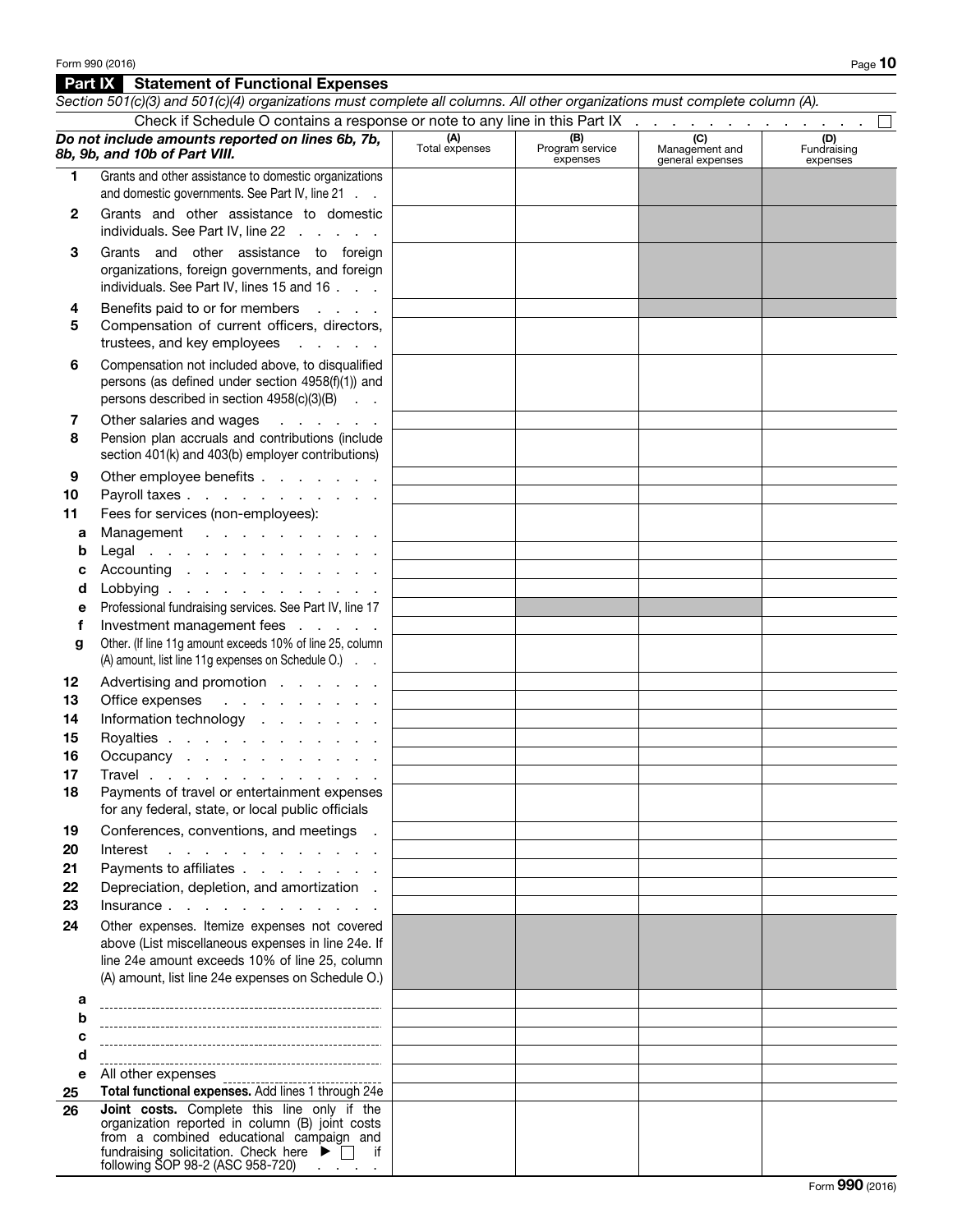Form 990 (2016) Page 11  $P$ 

|                                                                            | Part X | <b>Balance Sheet</b>                                                                                                                                                                                                                                                                                                                    |                          |                 |                    |  |  |
|----------------------------------------------------------------------------|--------|-----------------------------------------------------------------------------------------------------------------------------------------------------------------------------------------------------------------------------------------------------------------------------------------------------------------------------------------|--------------------------|-----------------|--------------------|--|--|
| Check if Schedule O contains a response or note to any line in this Part X |        |                                                                                                                                                                                                                                                                                                                                         |                          |                 |                    |  |  |
|                                                                            |        |                                                                                                                                                                                                                                                                                                                                         | (A)<br>Beginning of year |                 | (B)<br>End of year |  |  |
|                                                                            | 1.     | Cash-non-interest-bearing<br>the contract of the contract of the contract of                                                                                                                                                                                                                                                            |                          | 1.              |                    |  |  |
|                                                                            | 2      | Savings and temporary cash investments                                                                                                                                                                                                                                                                                                  |                          | $\mathbf{2}$    |                    |  |  |
|                                                                            | 3      | Pledges and grants receivable, net                                                                                                                                                                                                                                                                                                      |                          | 3               |                    |  |  |
|                                                                            | 4      | Accounts receivable, net<br>and the contract of the contract of the contract of                                                                                                                                                                                                                                                         |                          | 4               |                    |  |  |
|                                                                            | 5      | Loans and other receivables from current and former officers, directors,<br>trustees, key employees, and highest compensated employees.<br>Complete Part II of Schedule L<br>and a series of the contract of the contract of                                                                                                            |                          | 5               |                    |  |  |
|                                                                            | 6      | Loans and other receivables from other disqualified persons (as defined under section<br>4958(f)(1)), persons described in section 4958(c)(3)(B), and contributing employers and<br>sponsoring organizations of section 501(c)(9) voluntary employees' beneficiary<br>organizations (see instructions). Complete Part II of Schedule L. |                          | 6               |                    |  |  |
| Assets                                                                     | 7      | Notes and loans receivable, net                                                                                                                                                                                                                                                                                                         |                          | 7               |                    |  |  |
|                                                                            | 8      | Inventories for sale or use                                                                                                                                                                                                                                                                                                             |                          | 8               |                    |  |  |
|                                                                            | 9      | Prepaid expenses and deferred charges                                                                                                                                                                                                                                                                                                   |                          | 9               |                    |  |  |
|                                                                            | 10a    | Land, buildings, and equipment: cost or<br>other basis. Complete Part VI of Schedule D<br>10a                                                                                                                                                                                                                                           |                          |                 |                    |  |  |
|                                                                            | b      | 10 <sub>b</sub><br>Less: accumulated depreciation                                                                                                                                                                                                                                                                                       |                          | 10 <sub>c</sub> |                    |  |  |
|                                                                            | 11     | Investments-publicly traded securities<br>and a straightful contract and a                                                                                                                                                                                                                                                              |                          | 11              |                    |  |  |
|                                                                            | 12     | Investments-other securities. See Part IV, line 11                                                                                                                                                                                                                                                                                      |                          | 12              |                    |  |  |
|                                                                            | 13     | Investments-program-related. See Part IV, line 11                                                                                                                                                                                                                                                                                       |                          | 13              |                    |  |  |
|                                                                            | 14     | Intangible assets in the contract of the contract of the contract of the contract of the contract of the contract of the contract of the contract of the contract of the contract of the contract of the contract of the contr                                                                                                          |                          | 14              |                    |  |  |
|                                                                            | 15     | Other assets. See Part IV, line 11                                                                                                                                                                                                                                                                                                      |                          | 15              |                    |  |  |
|                                                                            | 16     | Total assets. Add lines 1 through 15 (must equal line 34)                                                                                                                                                                                                                                                                               |                          | 16              |                    |  |  |
|                                                                            | 17     | Accounts payable and accrued expenses                                                                                                                                                                                                                                                                                                   |                          | 17              |                    |  |  |
|                                                                            | 18     |                                                                                                                                                                                                                                                                                                                                         |                          | 18              |                    |  |  |
|                                                                            | 19     | Deferred revenue                                                                                                                                                                                                                                                                                                                        |                          | 19              |                    |  |  |
|                                                                            | 20     | Tax-exempt bond liabilities                                                                                                                                                                                                                                                                                                             |                          | 20              |                    |  |  |
|                                                                            | 21     | Escrow or custodial account liability. Complete Part IV of Schedule D.                                                                                                                                                                                                                                                                  |                          | 21              |                    |  |  |
| Liabilities                                                                | 22     | Loans and other payables to current and former officers, directors,<br>trustees, key employees, highest compensated employees, and                                                                                                                                                                                                      |                          |                 |                    |  |  |
|                                                                            |        | disqualified persons. Complete Part II of Schedule L                                                                                                                                                                                                                                                                                    |                          | 22              |                    |  |  |
|                                                                            | 23     | Secured mortgages and notes payable to unrelated third parties                                                                                                                                                                                                                                                                          |                          | 23              |                    |  |  |
|                                                                            | 24     | Unsecured notes and loans payable to unrelated third parties                                                                                                                                                                                                                                                                            |                          | 24              |                    |  |  |
|                                                                            | 25     | Other liabilities (including federal income tax, payables to related third<br>parties, and other liabilities not included on lines 17-24). Complete Part X                                                                                                                                                                              |                          |                 |                    |  |  |
|                                                                            |        |                                                                                                                                                                                                                                                                                                                                         |                          | 25              |                    |  |  |
|                                                                            | 26     | Total liabilities. Add lines 17 through 25                                                                                                                                                                                                                                                                                              |                          | 26              |                    |  |  |
| Net Assets or Fund Balances                                                |        | Organizations that follow SFAS 117 (ASC 958), check here ▶ □ and<br>complete lines 27 through 29, and lines 33 and 34.                                                                                                                                                                                                                  |                          |                 |                    |  |  |
|                                                                            | 27     | Unrestricted net assets                                                                                                                                                                                                                                                                                                                 |                          | 27              |                    |  |  |
|                                                                            | 28     | Temporarily restricted net assets                                                                                                                                                                                                                                                                                                       |                          | 28              |                    |  |  |
|                                                                            | 29     | Permanently restricted net assets                                                                                                                                                                                                                                                                                                       |                          | 29              |                    |  |  |
|                                                                            |        | Organizations that do not follow SFAS 117 (ASC 958), check here ▶ □ and<br>complete lines 30 through 34.                                                                                                                                                                                                                                |                          |                 |                    |  |  |
|                                                                            | 30     | Capital stock or trust principal, or current funds                                                                                                                                                                                                                                                                                      |                          | 30              |                    |  |  |
|                                                                            | 31     | Paid-in or capital surplus, or land, building, or equipment fund                                                                                                                                                                                                                                                                        |                          | 31              |                    |  |  |
|                                                                            | 32     | Retained earnings, endowment, accumulated income, or other funds.                                                                                                                                                                                                                                                                       |                          | 32              |                    |  |  |
|                                                                            | 33     | Total net assets or fund balances                                                                                                                                                                                                                                                                                                       |                          | 33              |                    |  |  |
|                                                                            | 34     | Total liabilities and net assets/fund balances                                                                                                                                                                                                                                                                                          |                          | 34              |                    |  |  |

Form 990 (2016)